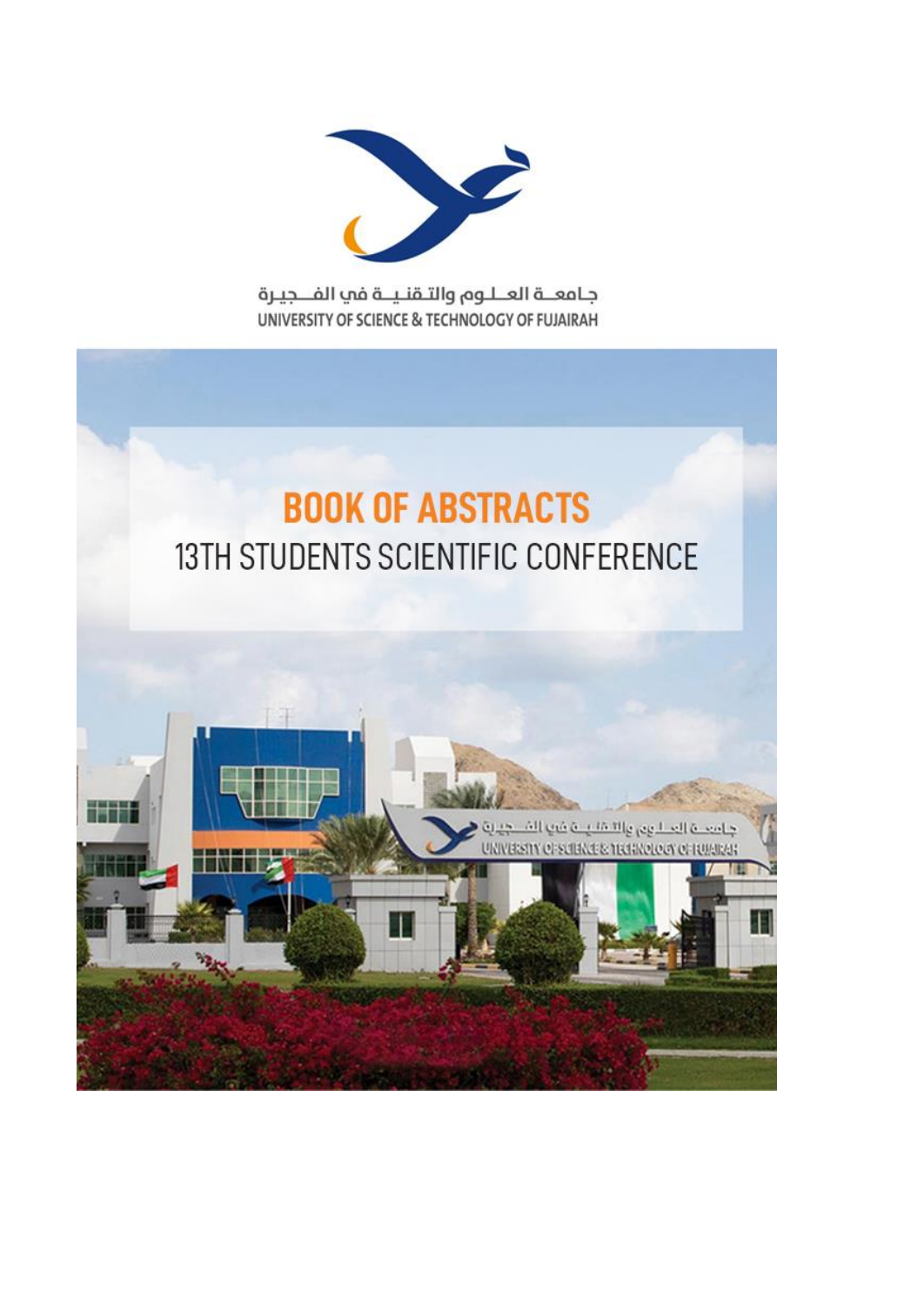

## **Book of Abstracts 13 th Students Scientific Conference**

# **I. College of Engineering and Technology**

#### **Dream airway**

Ghaya Almazrouei, Moza Alhmoudi, Aishah Aal-Ali Supervised by Dr. Liaqat Ali

We look for your thoughtful help to defend your prosperity, just as that of your kindred travelers and our group on board our flights. Our project includes a pilot site for a flight doubt called "Dream" in which many, the pendulum that I will mention in this report, including the aviation booking system and the development of tools to book tickets easily and simply on our site.

Dream Airline administrations included making a web, getting to the record, a virtual aircraft booking guide. In this aircraft ticket booking project. The flight number can be any number among 0 and carrier booking to unlimited. So, we can give aeronautics administrations to book any flight.

Air Ticket Booking is to give the alternative to clients to book the tickets on the web and to check the affirmation on the web. The as a matter of first importance objective of the undertaking is to give a superior support of the client at the hour of holding the ticket of carrier and destroy the issues looked by the client somewhat. It was probably the most punctual change to improve productivity.

The projects have been successfully implemented with services. There are two main development units in the project. Coordination and advance plan for the program and Implementation of the work in coordination and collectively. The steps of the project's work and what it consists of first step is to format the web, then design a logo suitable for the project.

The site contains several pages including who we are and us and what is the project and discarded it and you can communicate with us as well in addition to the warnings associated with COVID-19, site surfers can age on the role to which our flight flies and quotes.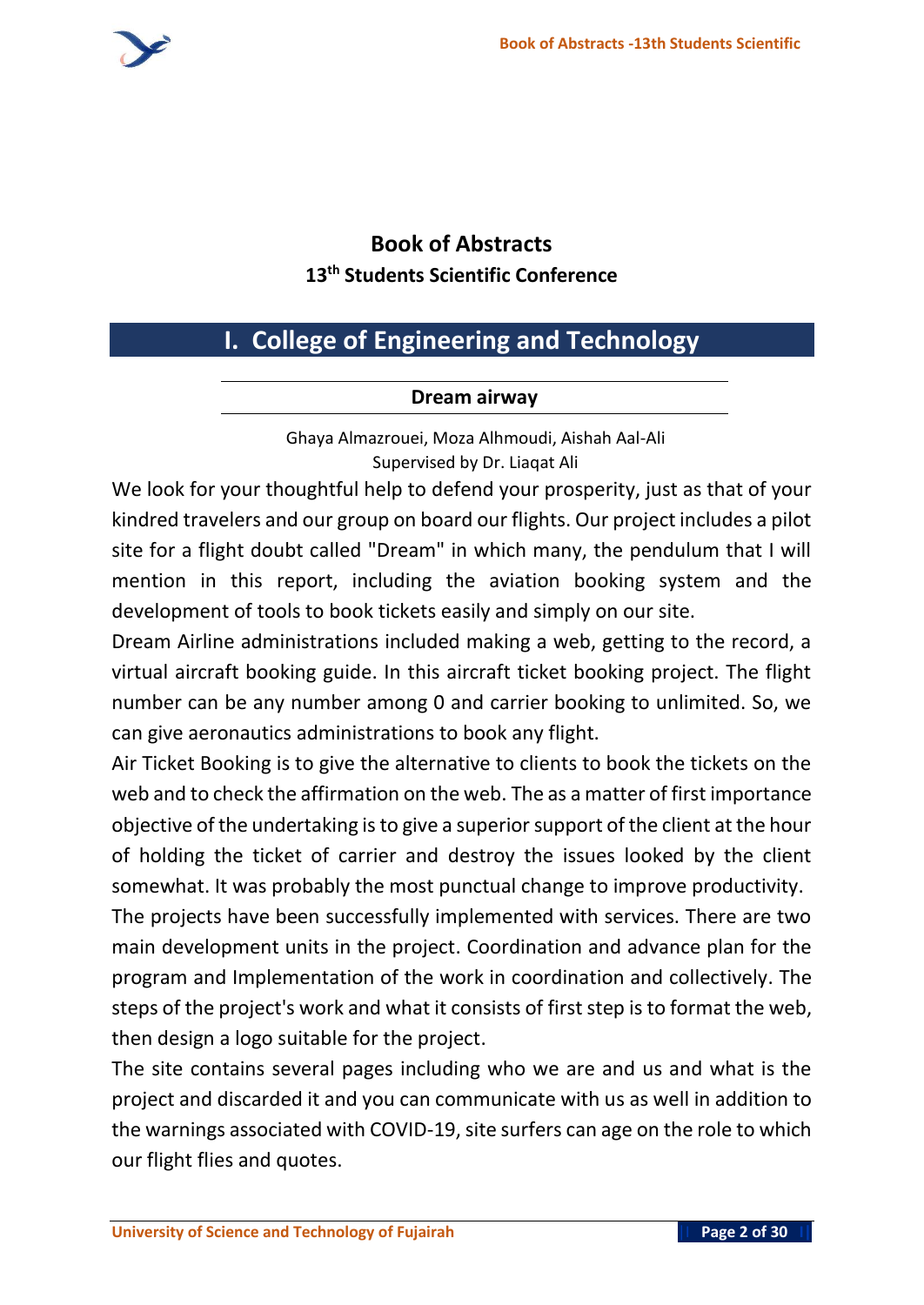

#### **Application for preserving social distance**

Raghed Melhem, Sujood Almughrabi, Maitha Abdulla, Maram hussam Supervised by Ms. Minatallah Hamza

Commonly problem all the world faced these days is: covid-19 pandemic, the way of transmission by human or animals. The solution of that is take necessary precautions, one of most important of them is: to Keep a safe distance (at least 2 meters). But how we can achieve that, and most places crowded. That's the problem, our team suggest a solution is an application downloaded to our phone, the benefit of it is that it can measures the distance between you and the other person and other unique points like:

1. We can merge with another site that (Alhosn) to reduce the seriousness of this pandemic.

2. This application is aware that anyone who passes in front of him will give him an alert, but only for more than 2 minutes.

## **A Comprehensive Mobile Based Energy Management System**

Bushra Alzaabi, Aishah Alsharqi, Hamda Alblooshi Supervised by Prof. Ali Abou El-Nour

Introduction: The rapid technology development and invention increased the need of energy. As a result of that, energy demands, and bills are increasing worldwide. To avoid the waste of energy and money, our system is a Comprehensive Mobile-Based Energy Management System that minimizes energy consumption, reduce carbon emission, and reduces electricity bills. The system that we are implementing is will control the appliances according to the data from the sensors, photovoltaic battery storage in stand-alone and peak hour.

Project Features: Controlling the appliances automatically based on the peak hour. Controlling Appliances Remotely Using GSM Module. Controlling the appliances according to the photovoltaic battery storage in stand-alone system. Conclusion: The system is a user-friendly system. It helps the user to reduce the energy consumption. It solves economic, environmental, and financial problem. The system also helps in reducing the carbon gas emission, the need of building a new power stations, and the electric bill.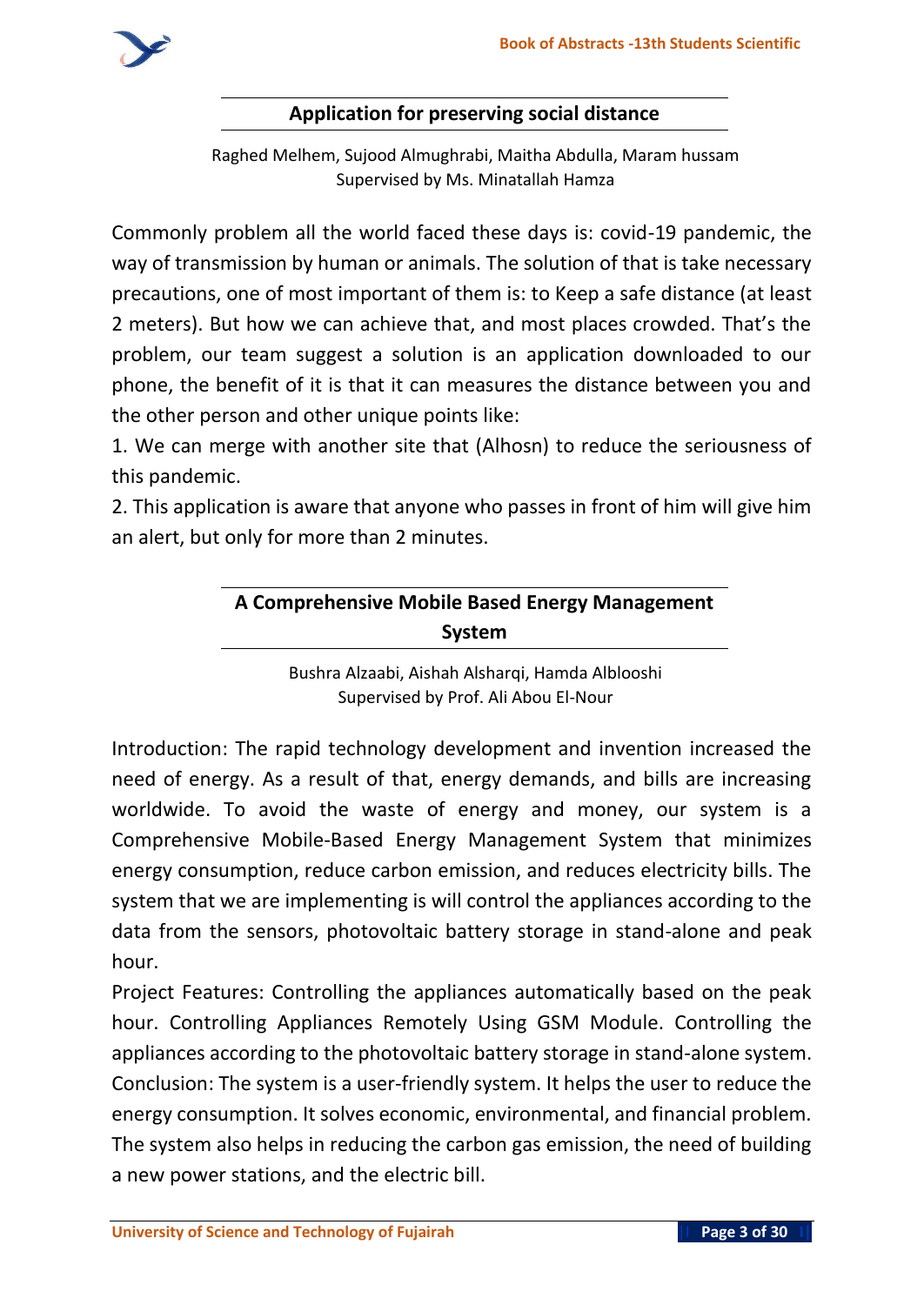

### **Amazon cloud computing and role of customers in business**

Aseel Ali, Moza Abdulla Supervised by Dr. Haytham Elmessiry

Our Research focus on the importance of how Amazon works/runs with cloud computing which is essential for any organization now days and development in creating a system which is easy to use and maintain the database and documents which each team follows with.

CRM relationship with customer as it plays a huge role in the business and as how we can implement a reliable and loyalty between their customer, moreover, how can we add more assurance of each product being reviewed which can bring more realistic.

## **Application of Information Technology in Business Organizations -Amazon**

Abdalla Yousif Alrayssi, Ahmed Ameen Dahmash Supervised by Dr. Mohammad Salahat

Amazon is one of the leading online shops globally. The company was started in 1995 by its CEO, Jeff Bezos, it has operations in over 50 countries across the world, including the United Arab Emirates, Amazon engages in information systems considering that all business activities and transactions are conducted virtually. In this project we will investigate about background information of amazon, the competitive advantages, the Cloud System, and Networking Technologies. We applied SWOT analysis. The software system can be categorized according to their activities. The activities can be grouped into transaction processing, recommendation, interactive searching, supply chain, and customer relationship management. Our investigation proved that Amazon depends on information technology systems to achieve significant company activities. However, the systems have several challenges associated with them, for example, malware attacks, reduced customer feedback, inefficient tracking, unreliable management, inter-dependence of different services, and stiff competition.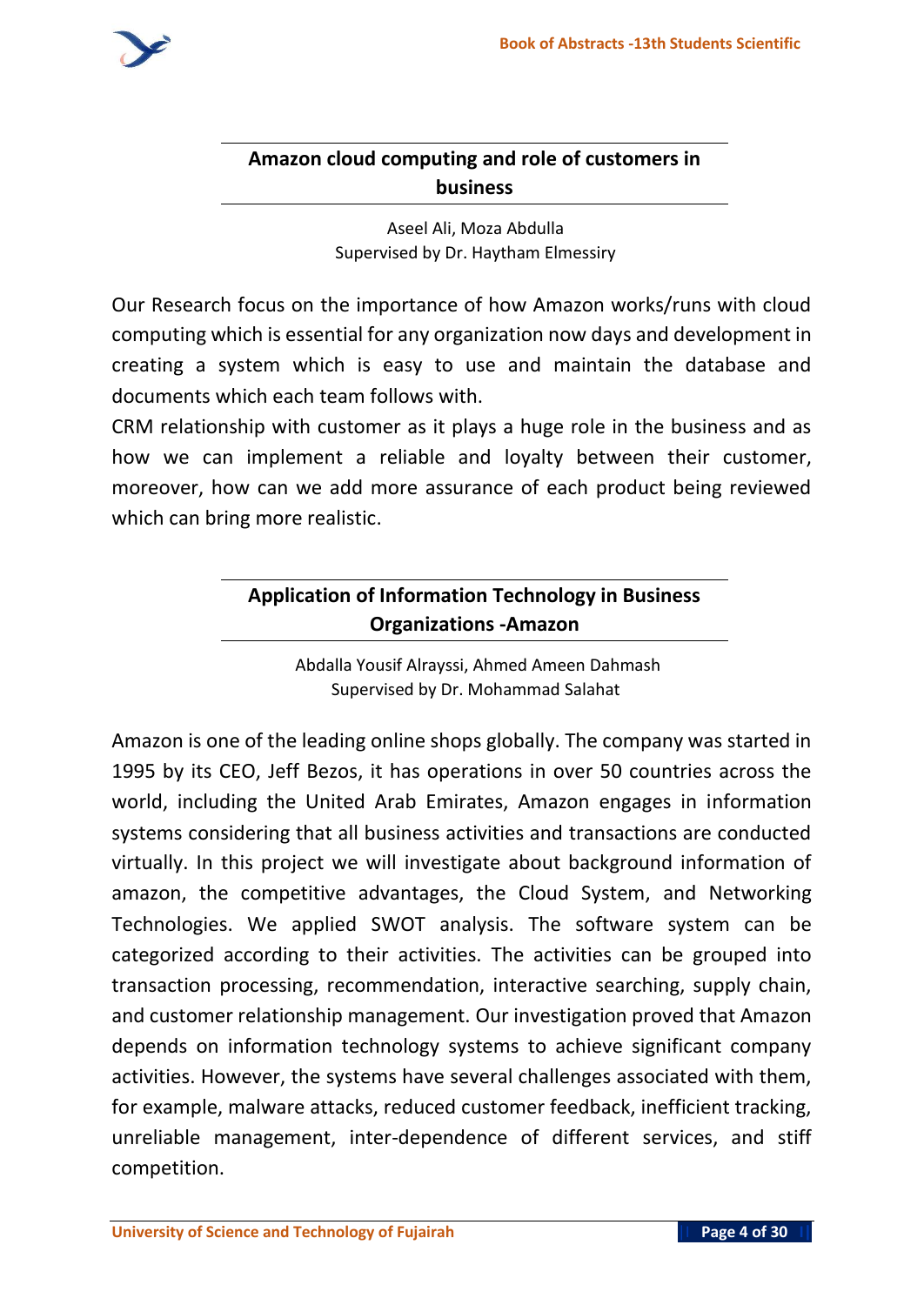#### **CREATING WEB SITE FOR ONLINE SHOPPING**

Aisha Alsaadi Supervised by Dr. Liaqat Ali

Our group has chosen the online shopping topic in which we wanted to use as our theme for the web site. We started to organize our ideas so that we can make the website in an integrated way.

As our theme is the online shopping, we have related to the holy month of Ramadan, showing our special offers and exclusive products on sale in Ramadan. We went through some steps for creating the web site:

First, we created the web document, and this was through the use of html coding. Then we have inserted the website name and main header and bar sections, consistent with the font chosen.

Then we worked on generating the transportation in the site through the navigation bar, we have used the JavaScript to allow the visitors to transfer to another page once they click on the bottom as we used toggle navigation menu. We made the website pages and section that contain: Home, Our products, About us, Contact us, Account login.

### **Emirates Telecommunications Corporation (Etisalat)**

Afra Ahmed Alzeyoudi, Ayman Muhammed Alhmmadi Supervised by Dr. Mohamed Salahat

The Emirates Telecommunications Corporation (ETISALAT) is one of the largest corporations in the UAE. ETISALAT is also an international company because it operates beyond UAE borders, where it has numerous branches around the world. ETISALAT has a lot of interaction with other organizations and different technological software systems as a global company. The company's involvement with information technology systems emanates from the point that it is one of the largest dealers in communication. Telecommunication companies are expected to handle massive amounts of information and give their consumers the type of services that they are requiring. ETISALAT has set itself apart from the rest of the industry because they use the right type of technology and software to ensure that they cover all their bases.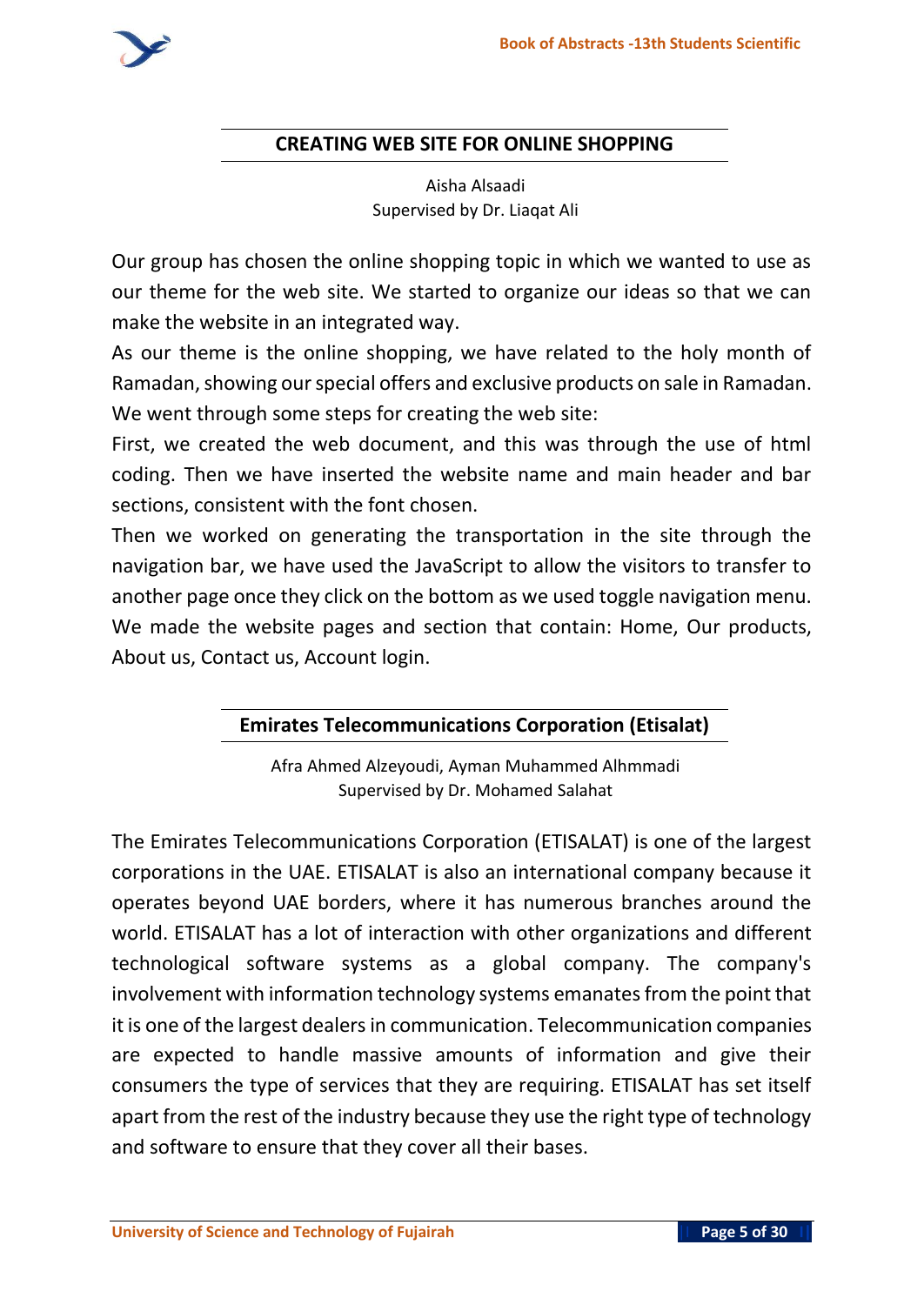

#### **Hospital management system**

Taima Sarhan, Maitha Saeed, Nourah Mohammed Supervised by Dr. Liaqat Ali

A hospital management system (HMS) is a computer or web-based system that facilitates managing the functioning of the hospital or any medical set up. This system or software will help in making the whole functioning paperless. It integrates all the information regarding patients, doctors, staff, hospital administrative details etc. into one software4. It has sections for various professionals that make up a hospital. Web-based applications are a particular type of software that allows users to interact with a remote server through a web browser interface. They have seen a huge increase in popularity in recent years, replacing desktop applications and becoming a crucial instrument for small and large businesses around the world.

#### **Pollution Prediction in UAE (Fujairah)**

Musaab Abdelrahman Mustafa Gasmelbari Supervised by **Dr. Amir J. Majid**

The World Health Organization considers air pollution a public health emergency, since more than seven million people die yearly due to exposure to indoor and outdoor air pollution. UAE suffers from high pollution due to the exploitation of the country's natural resources. This became a priority to the UAE, where it launched a UAE National Vision 2021 agenda, which aims to increase air quality to 90% by 2021. This study examines the effect of pollution on increasing temperature conducted in the city of Fujairah, UAE, in 2020. The results will suggest whether the pollution is significant or not, and whether the UAE's agenda is working as planned.

| <b>Power Line Communication</b> |  |
|---------------------------------|--|
|                                 |  |

Osama Alnablsi Supervised by **Dr. Amir J. Majid**

Power Line Communication (PLC) is a communication technology that enables sending data over existing power cables. This means that, with just power cables running to an electronic device (for example) one can both power it up and at the same time control/retrieve data from it in a half-duplex manner.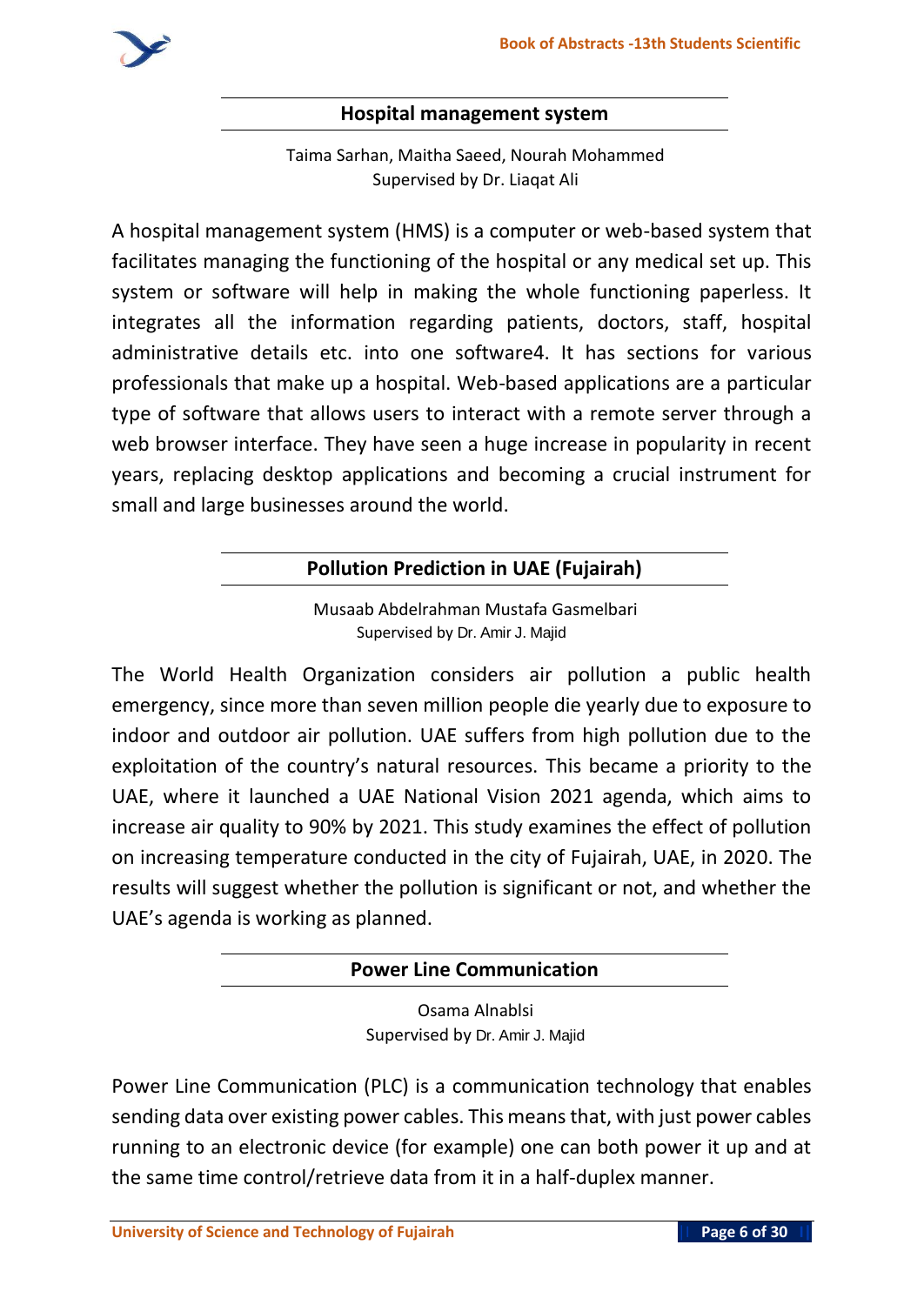

#### **Program Design of THE THIRD PLACE**

Shahad Al Jumaili Supervised by Dr. Mohsen Elfadl

Third place is a place where members of the public become actors in their own condition, a place for creation as well as the reception. In association with the basic program, the building includes areas for displays, creation, music studios, and a café-restaurant. The various activities in the program blend into each other, creating a dynamic arrangement

The library is made up of a collection of smaller social spaces referred to by the architect as 'bubbles' which allow individual activities to take place either privately or in tandem. Each of these differs in height and scale, depending on the use, and contains specific elements of the program, such as language laboratories, inner reading rooms, places for playing video games, and storytelling areas.

#### **Smart Library**

Maitha Helal Alnuaimi Supervised by Eng. Marah Aladdin

Libraries are an indicator of the progress and development of nations and the level of culture of societies. With the advancement of technology and prosperity, there is still a group of people who prefer reading from their various sources. From this standpoint, the idea of my project came to design a smart library that keeps pace with progress and artificial intelligence in a natural environment that attracts different groups of the society and that gives researchers a pleasant reading environment and privacy that inspires the spirit of contemplation and enjoyment.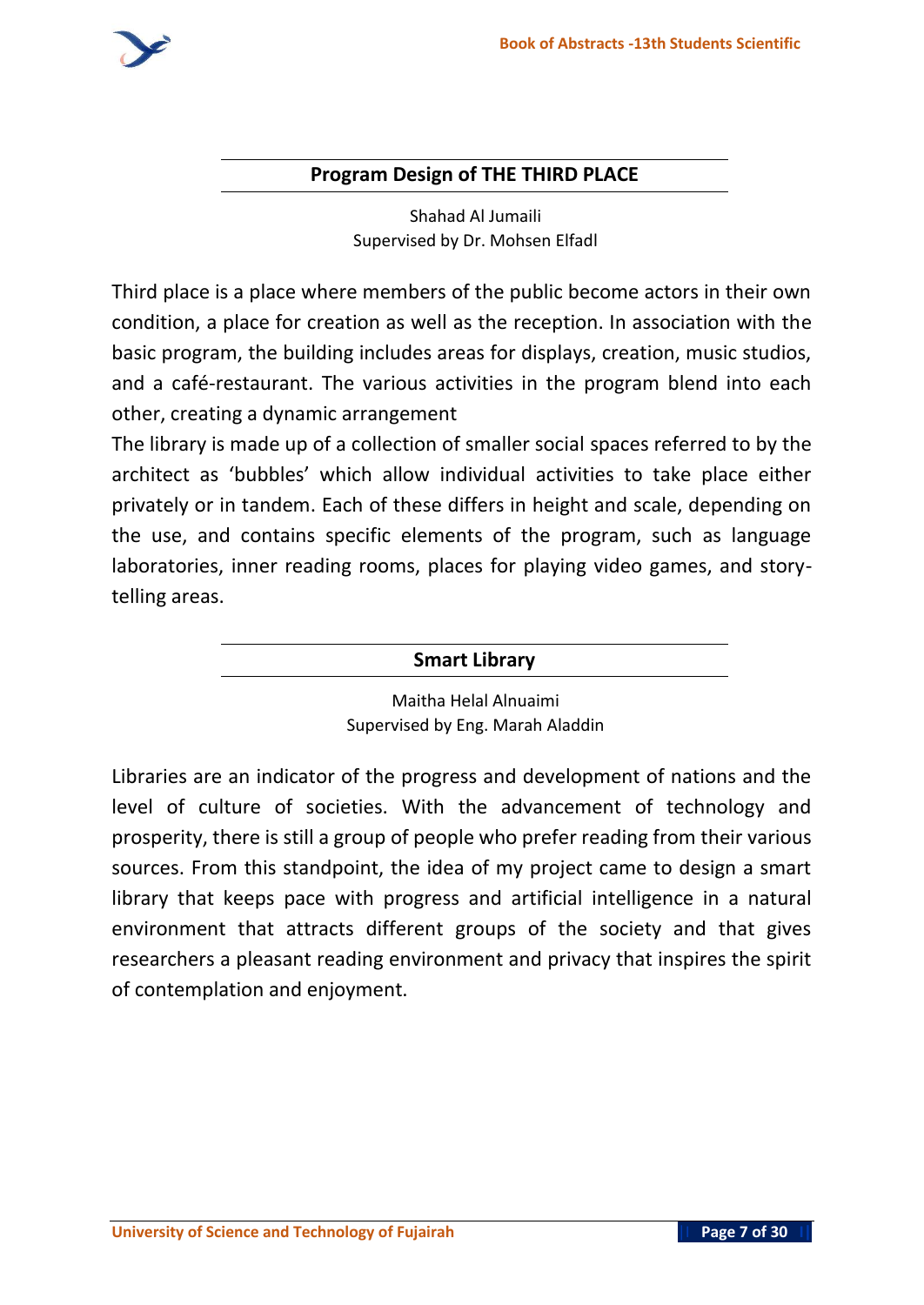

### **Solar & Wind Measurement with Wireless Communication System**

Osama Alnablsi, Ahmed Sameer, Saeed Alzahmi Supervised by **Dr. Amir J. Majid**

Solar irradiation and wind speed measurement is important for governments or companies to decide whether it's worth to invest, since both are clean and renewable sources. After measuring the data must be sent to a computer to be saved for later research and study. Using a vertical wind turbine, we measured the induced voltage as well as the wind speed using a weather station on the top of the building (University). The collected data is being sent and saved to a computer inside the building, using Arduino and XBee chips to send the data. The distance between the transmitter and receiver was about 5 to 6 meters.

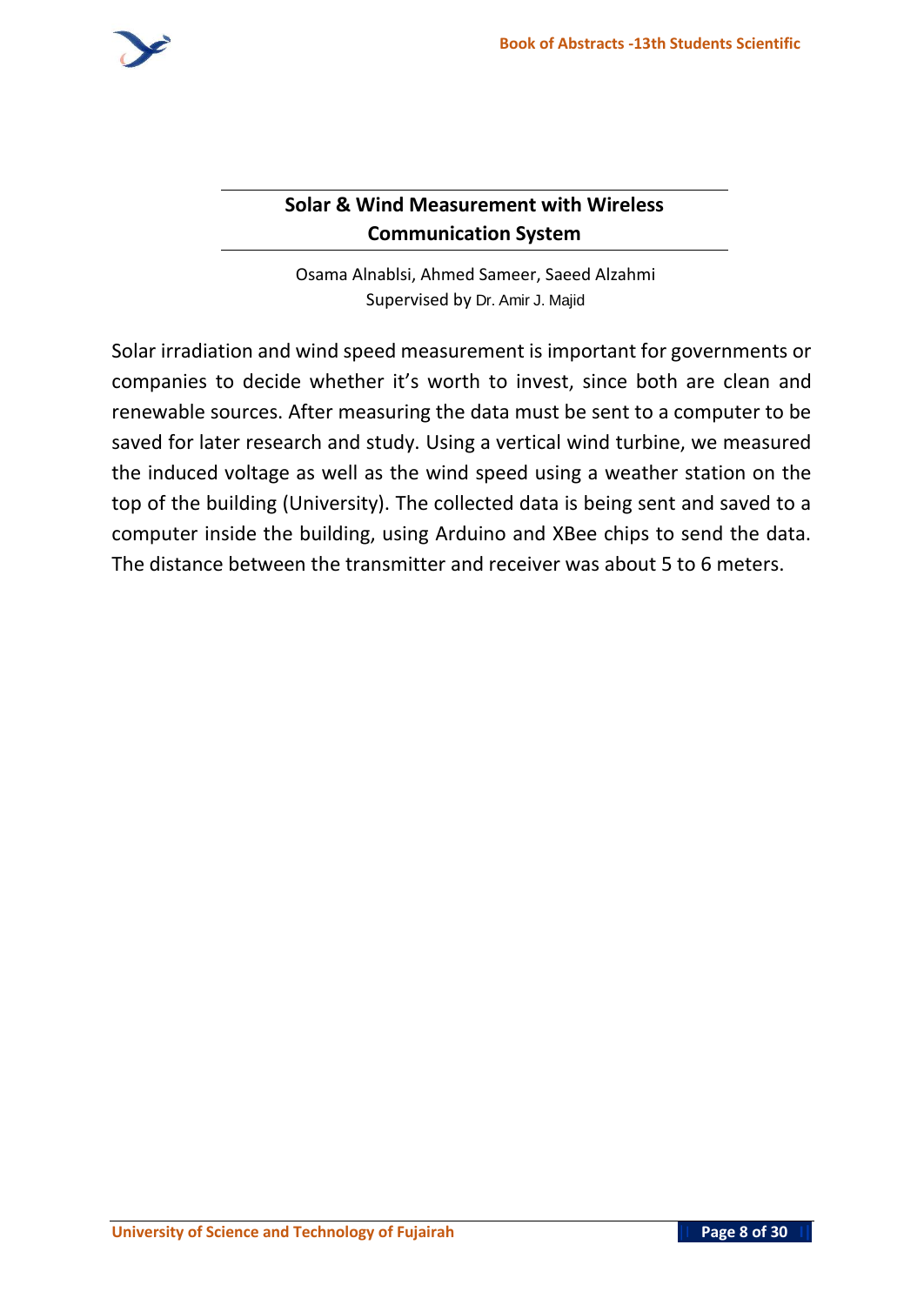

## **II. College of Business Administration**

#### **STRATEGIC SOCIAL MEDIA PLAN FOR A UNIVERSITY BUSINESS SCHOOL**

**Sara Hassan, Elwia Mohamed** Supervised by Dr: Mohamed Hassan

In the Pamplin college of business in Virginia tech, the students and the school administration gathered to build a central voice. They wanted to make crossroad between the education and the social media. The success will be measured step by step, after finishing each goal the achievements will be written**.**

These periods are planned to be accomplished by 12 weeks. Making tasks simpler will be helpful to accomplish them faster and easier. With the teamwork, each person will be given a specific task to do, and after finishing, someone will be reviewing the work to make sure everything is done perfectly and if there are any improvements needed. In this project, someone must be responsible for posting every day, selecting influencers from students, and saving all the work. All that work is not just an experiment, but it can also be useful for the college in the next years. Students can also share their opinions, ideas, thoughts, and concerns. Before doing the project, you must know what the students desire, who they are, and why they would be interested in your content. You can take someone's experience and advice, and it could be from a professor; you must decide which social media you will start your project in, whether it's Instagram, Facebook, or another one.

Marketing strategy authors have emphasized the importance of a social media strategy. Mobile and smartphone technologies play an important role in new technologies. Facebook had more than a million monthly active users who used Facebook mobile outcomes.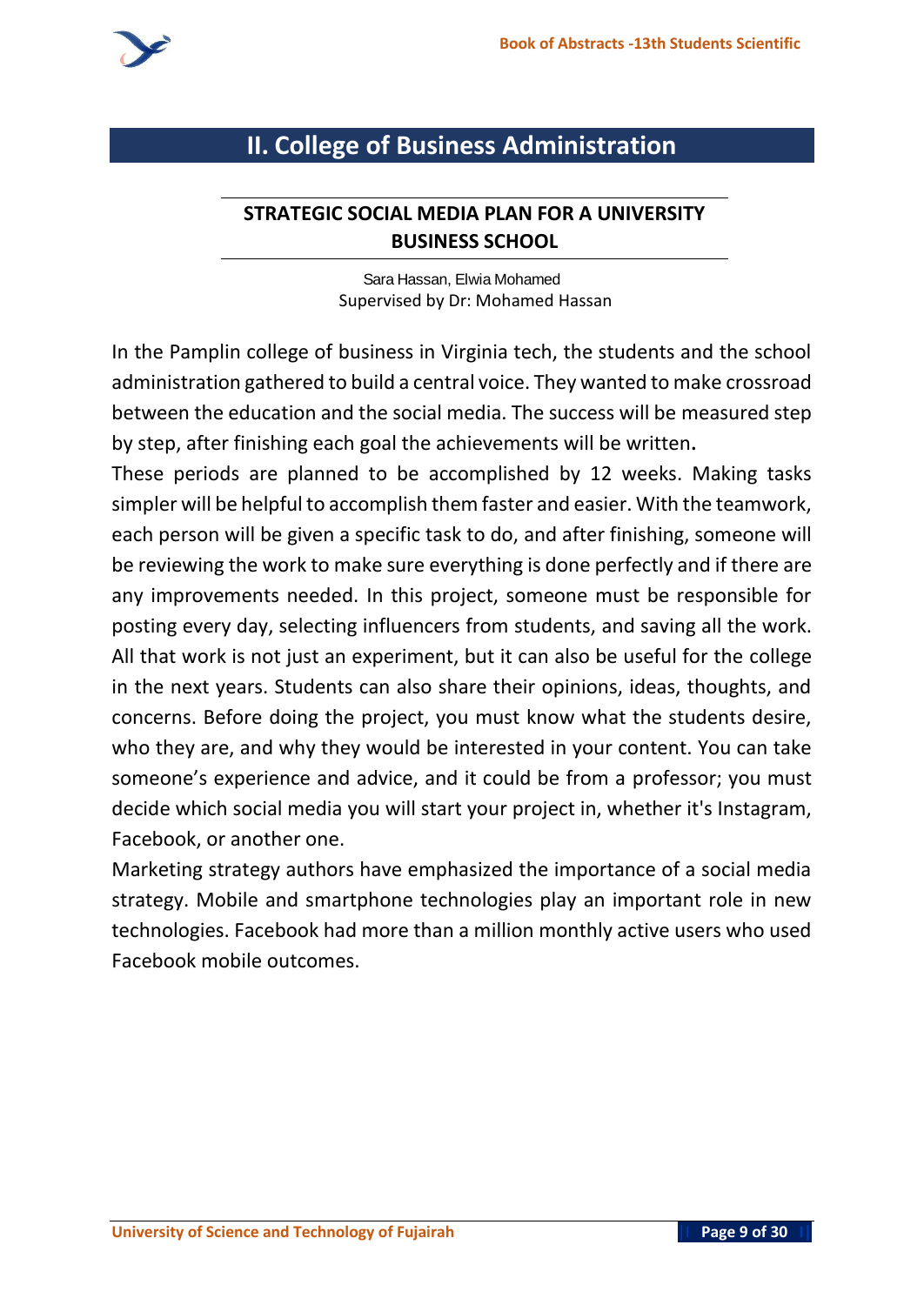

#### **Apple TQM System Analysis**

Abdel Karim, Abdulrahman Najib, Omar Nedal Abushairah Supervised by Dr. Abdallah Elamin

Apple company has a worldwide touch that focus on the electronic elements and components production. To maintain the continuous development for the companies and organizations, TQM guarantee that the employees are participate actively. TQM major purpose is to earn the set organizational objectives and targets. TQM approach is in line with the vision statement of Apple Inc. This research is centered on the achieving in how TQM is implemented by Apple company to improve its own TQM system.

Apple Inc. has many challenges they still are leading. The high-quality product and determined strategies are changed their game rule. Apple achieved a successful expansion and development with the long-term growth. The different strategies give a share in the rapid development and successful touch and effect. It has a long Great history. The major reason behind the company success is the TQM implementation in its business process. TQM approach eliminates the strengths/weaknesses of Apple, then its strengths and opportunities reinforce the company.

#### **Diversity in the workplace**

Abdulaziz Najib, Mohammed Dimassi, Abdulrahman Mohammed, Ali Ahmed Supervised by: Dr. Abdalla Elamin

The objective of this paper is to state the benefits as well as the challenges associated with having a diverse workforce in addition to stating individual biases. Furthermore, this piece of literature aims to describe the steps necessary for Informational Systems Inc. to foster an inclusive organization and the method used to maintain and enhance the organization .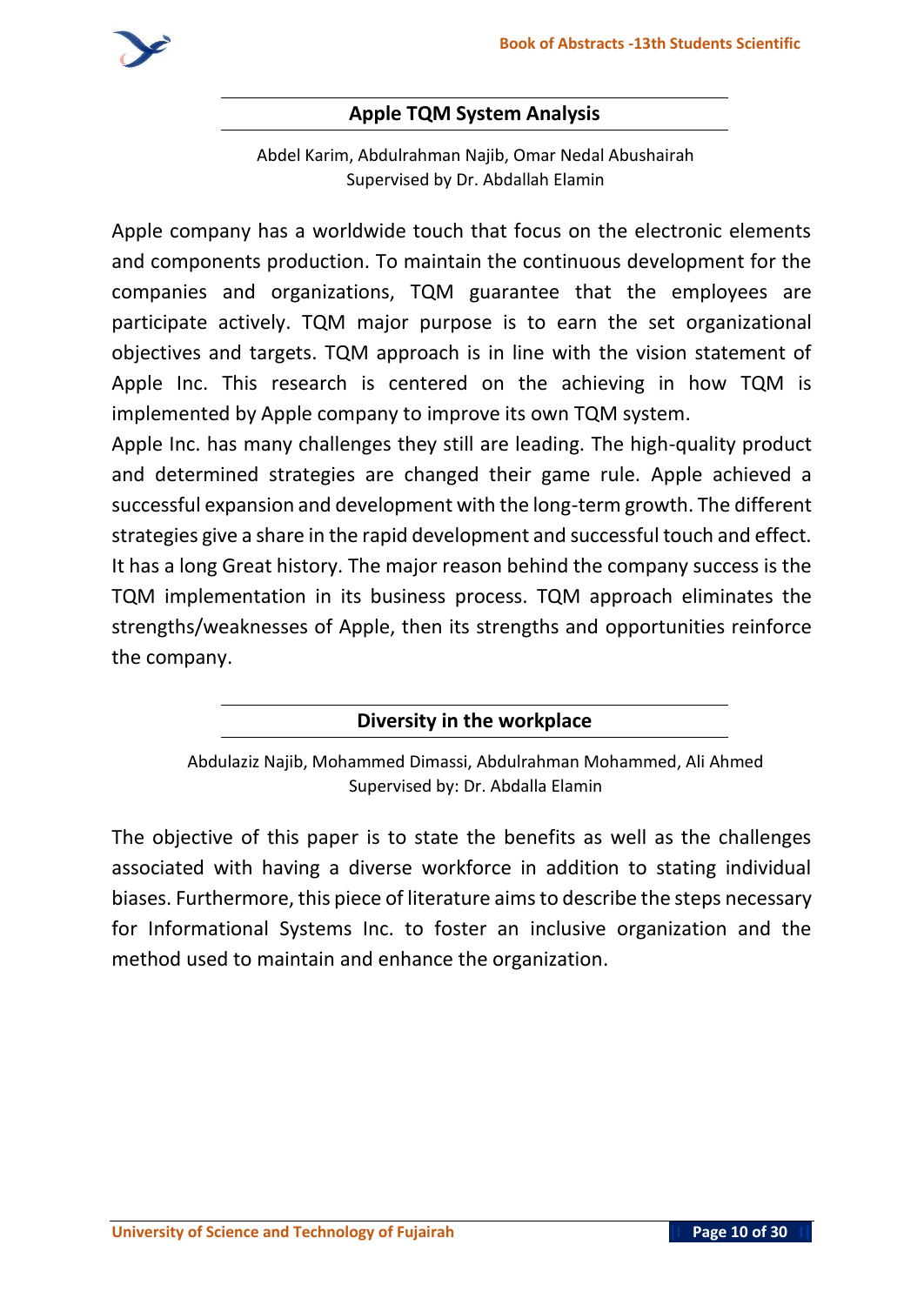

## **How Cross-Cultural Management Knowledge Affects Bullying**

Habiba Osama Mahmoud Supervised by **Dr. Alberto Fenandez**

Bullying is a very serious problem in our daily life we need to put an end to. Everyone should be treated equally and specially since UAE is country with many expats what can we do to prevent bullying. Bullying is an aggressive behavior popular among school aged children that concludes to many problems to the bully and the bullied. There are 3 types of Bullying. Verbal Bullying, Teasing, Name-calling, Inappropriate sexual comments, Taunting,

And Threatening to cause harm. Social Bullying by Leaving someone out on purpose, telling other children not to be friends with someone, spreading rumors about someone, and Embarrassing someone in public. Physical Bullying, by Hitting or kicking, Spitting, Tripping/pushing, Taking, or breaking someone's things, or Making mean or rude hand gestures. To reduce the bullying rate the following strategies can be adopted. Implement cultural teachings in schools and put-up signs and spread awareness regarding bullying. Teach the children that we are one at homes and schools and that we are all humans. Launch advertisements kids-friendly that open their minds to different cultures.

**Mubadala Investment Company**

Maryam Aldhanhani, Maha Aldhahiri, Najla Alzaabi, Amna Alkaabim Sumayya Alqaydi Supervised by Dr. Abdallah Elnaga Elamin

United Arab Emirates is one of the best options to invest and start a business in. Mubadala investment company is one of the best companies that will help investor to invest in, from the service until the vision that can tell you that this company is going to the correct path by thinking of the future of the company and the people who work in. Mubadala finance is modernizing its' organization and expanding assets to duplicate in capacity to practically a fractional of a trillion dollars in the upcoming half-century. The research is about the quality that Mubadala has in how they manage their system, and their future plane.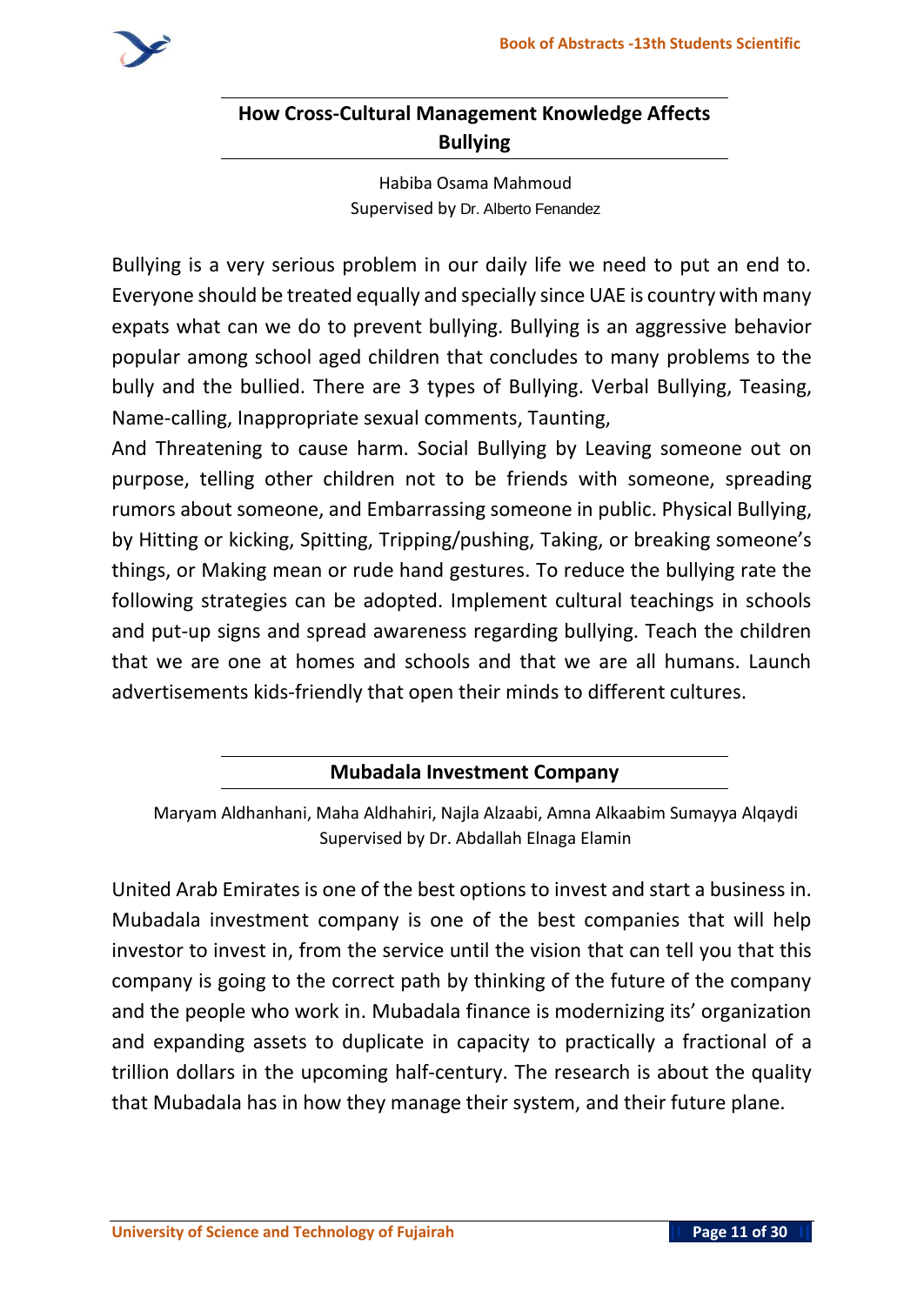

### **Renewable energy and sustainable development in GCC**

Ahmad Mahdi, Omar Nedal Abushairah, Abdel Karim Supervised by Dr.Alberto Fenandez

Renewable energy and sustainable development in Gcc. In an area where the oil and gas sector dominate the economy, investing in renewable energy technologies (RET) seems to be un unlikely occurrence Critics say such undertakings do not generate sufficient short-term and realistic financial returns. However, such opinions are founded on short-term deliberations and forget the enormous opportunities that arise from investment in sustainable energy. Ultimately, the catalyst for achieving the Millennium Development Goals is the transition from "green" to "sustainable" financing. At the same time, the Gulf states must add an important type of renewable energy, which is nuclear energy, geothermal energy and water energy. We have filtered these three energies after analyzing that the sub-states use such energies, which must be present in the Gulf states. As a simple observation, many people think that nuclear energy is harmful and that it is used only for wars, and on the contrary, it is used in treatment (medicine), renewable energy and water desalination.

### **STRATEGIC SOCIAL MEDIA PLAN FOR A UNIVERSITY BUSINESS SCHOOL**

Hamda Aldilly, Krutika Yasvant, Noora Wali Supervised by Dr.Mohamed Salahat

A case study was provided where a research process was needed to develop a social media strategic plan for the Pamplin University in Virginia. The report includes the social media policies, how management of social media should take place, how often should the social media team make posts and the ways to measure the performance of the social media accounts. The report was created with intent to create a robust community of influencers in a limited period. According to the case study, a 12- week plan was formulated for a single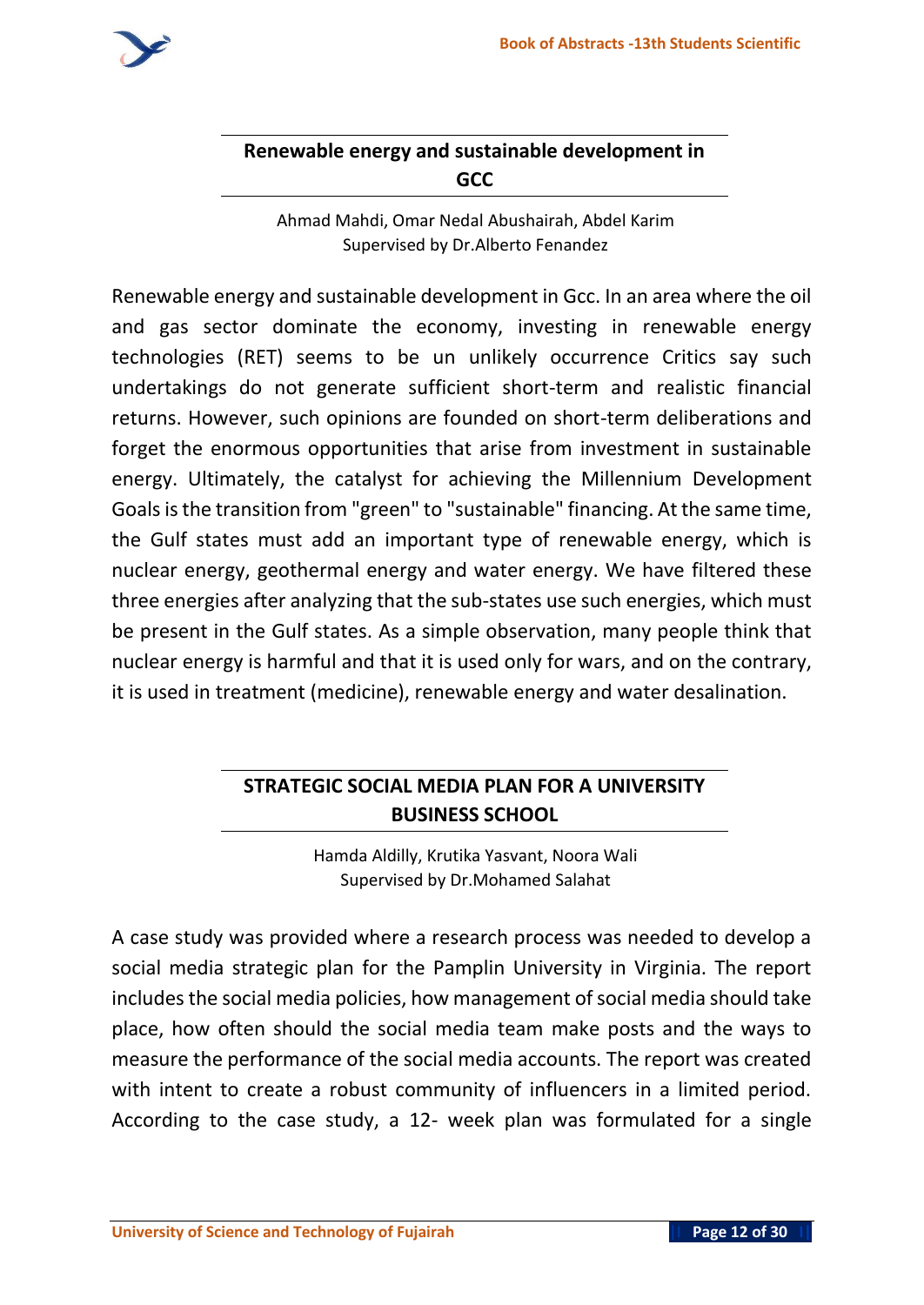

semester and the task was to develop strategic plan for developing and maintaining social presence and engaging with the online community.

## **III. College Dentistry**

#### **Update on Management of Dental Caries**

"Tasnim Zaher, Hajer Alkaabi, Hend Jumah" **Supervised by** Dr. Abdulhadi Warreth

Dental caries is a biofilm-mediated, sugar-driven, multifactorial, dynamic Caries can occur throughout life, both in primary and permanent dentitions. It can damage the tooth crown and may extend to involve the dentine-pulp complex. The balance between pathological and protective factors influences the initiation and progression of caries. Holistic long-term, patient-centred, toothpreserving preventive care is vital to maintain teeth, so they last longer. Restorative intervention is required when the caries lesions are cavitated which may endanger the pulp and lead to RCT or even extraction of the tooth.

A Boolean search of the PubMed data set was implemented to combine a range of keywords such as etc. Caries OR Dental Caries OR Caries Lesion OR Dental Decay OR Caries Removal OR Selective Caries Removal OR Firm Dentin OR Affected Dentin OR Soft Dentin OR Infected Dentin OR Non-selective caries removal OR Selective Caries Removal OR Endolight.

As it aims in describing and quantifying how much carious tissue should be removed prior to placing a restoration: Selective caries removal may decrease the need for root canal treatment in teeth with deep caries (low certainty of the evidence). Selective caries removal may decrease the risk of pulp exposure in teeth with deep caries (low certainty of the evidence).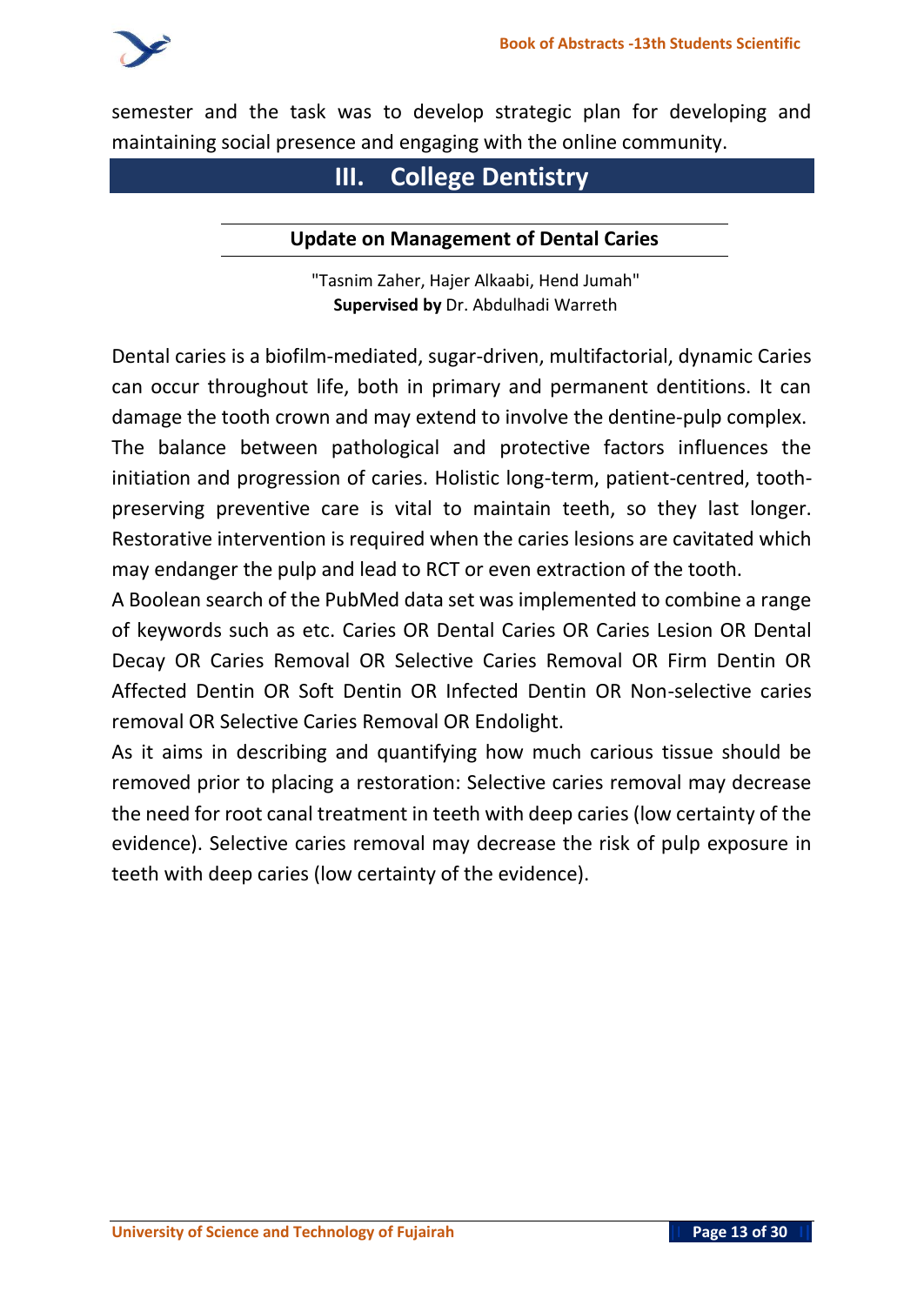#### **Psychosocial impact of screen time on Children**

Yaqeen Alaa Adin Al Naqawa Supervised by Dr. Asok Mathew

**Summary:** Previous research examining the relationship between screen time (ST) and psychological health outcomes have primarily focused on one type of ST (i.e., television), while little research has considered other types of screens (e.g., videos, movies, social media), screen content (e.g., violent video games), or potential mediating variables. Therefore, the purpose of the present study was to assess ST types and content and their association with problem behaviors, and to determine whether these relationships were mediated by sleep duration.

**Methodology:** Parents and children provided cross-sectional baseline data (2016–18) as part of the Adolescent Brain Cognitive Development study, a broadly US representative sample of 11,875 kids aged  $2 - 8$  years. Parents selfreported their children's emotional and behavioral syndromes via the Child Behavior Checklist and sleep duration using one item from the Parent Sleep Disturbance Scale. Children self-reported their ST behavior, which comprised ST types (television/movies, videos, video games, and social media) and content (mature-rated video games and R-rated movies).

**Conclusion:** Greater time spent in ST behavior was associated with greater problem behaviors among children. There was strong evidence that longer sleep duration was associated with reduced problem behaviors. While sleep duration mediated the effects of ST on problem behaviors, other potential mediating variables need to be investigated in future research.

**Keywords:** ABCD: Adolescent Brain Cognitive Development, CBCL: Child Behavior Checklist, IRR: incidence rate ratio, ST: screen time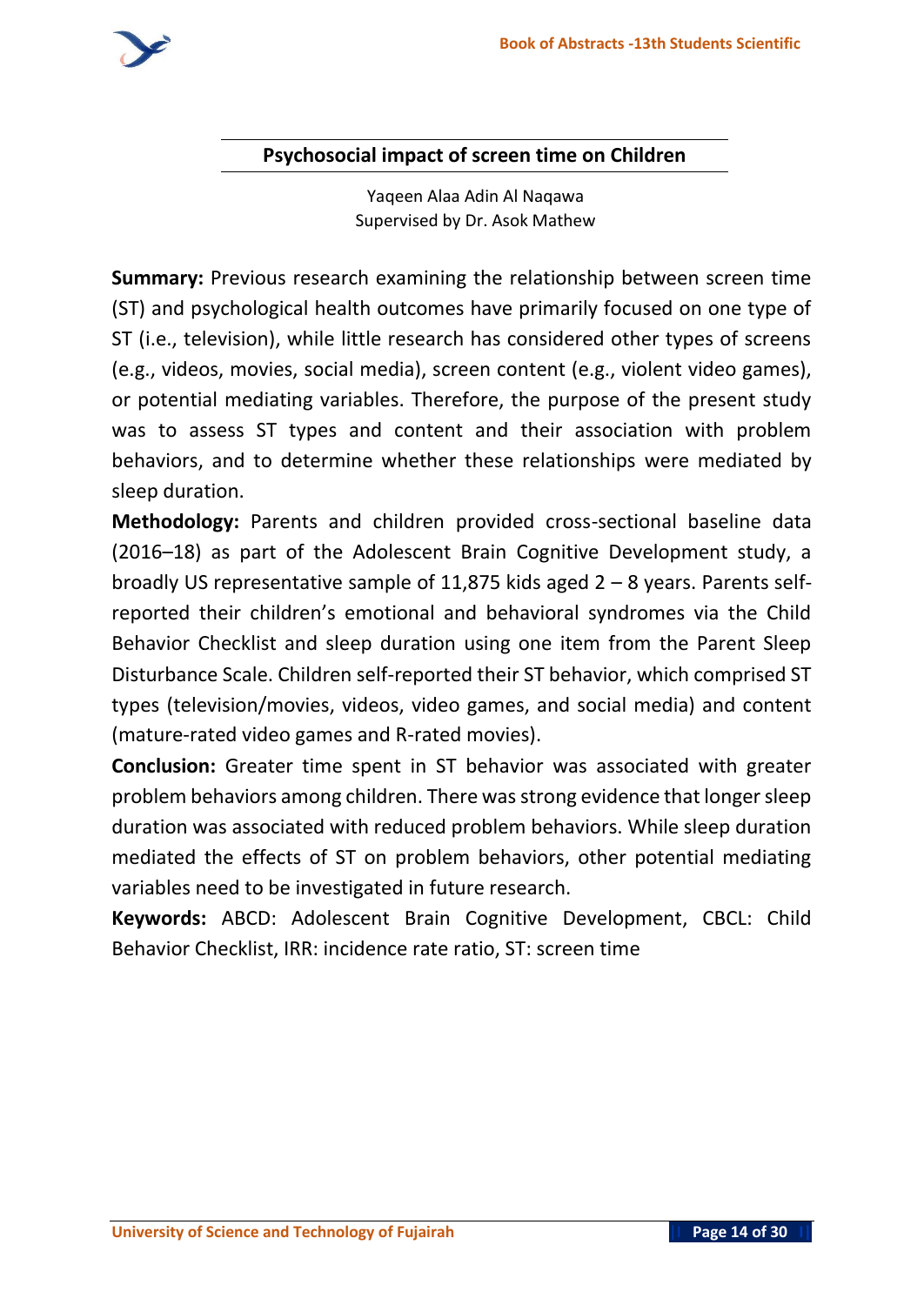

#### **All-ceramics restorations- revisited**

Eiman Hamad, Dina Yehia, Mohamed Eldihy **Supervised by** Dr. Abdulhadi Warreth

**Introduction:** Ceramics can simulate the visual character of the tooth substance successfully and are biocompatible materials. However, a wide range of ceramic materials and systems on the market are available for use in dentistry.

**Objectives:** it is the aim of this article to provide an overview of dental ceramics, their classifications, methods of construction, and clinically relevant aspects that enable the reader to select the most appropriate ceramic for a particular clinical situation.

**Material and methods:** The PubMed (MEDLINE) search engine were used to gather the most recent information on dental ceramics. The search was restricted to a ten-year period (JULY 31, 2010–JULY 30, 2020) and only Englishlanguage studies. A Boolean search of the PubMed data set was implemented to combine a range of keywords such as all-ceramics; dental porcelain; polycrystalline; procera; e-max; zirconia; In-ceram; Inlays and Onlays, etc.

**Results:** By using this process, 2173 articles and studies were obtained. More studies were also obtained by manual searches and from Google Scholar. The most relevant published studies were chosen and used in the current review.

**Discussion and conclusion:** All-ceramic restoration use has increased in recent years (Mitov et al., 2016; Zarone et al., 2019). The success of ceramic restorations depends on several factors such as material selection, restoration design, occlusion, and cementation media. The presented information is important because sound knowledge about different ceramic materials enables the dentist to select the most appropriate ceramic for a particular clinical situation and improves communication between the clinical and laboratory personnel. **Glass-based ceramics**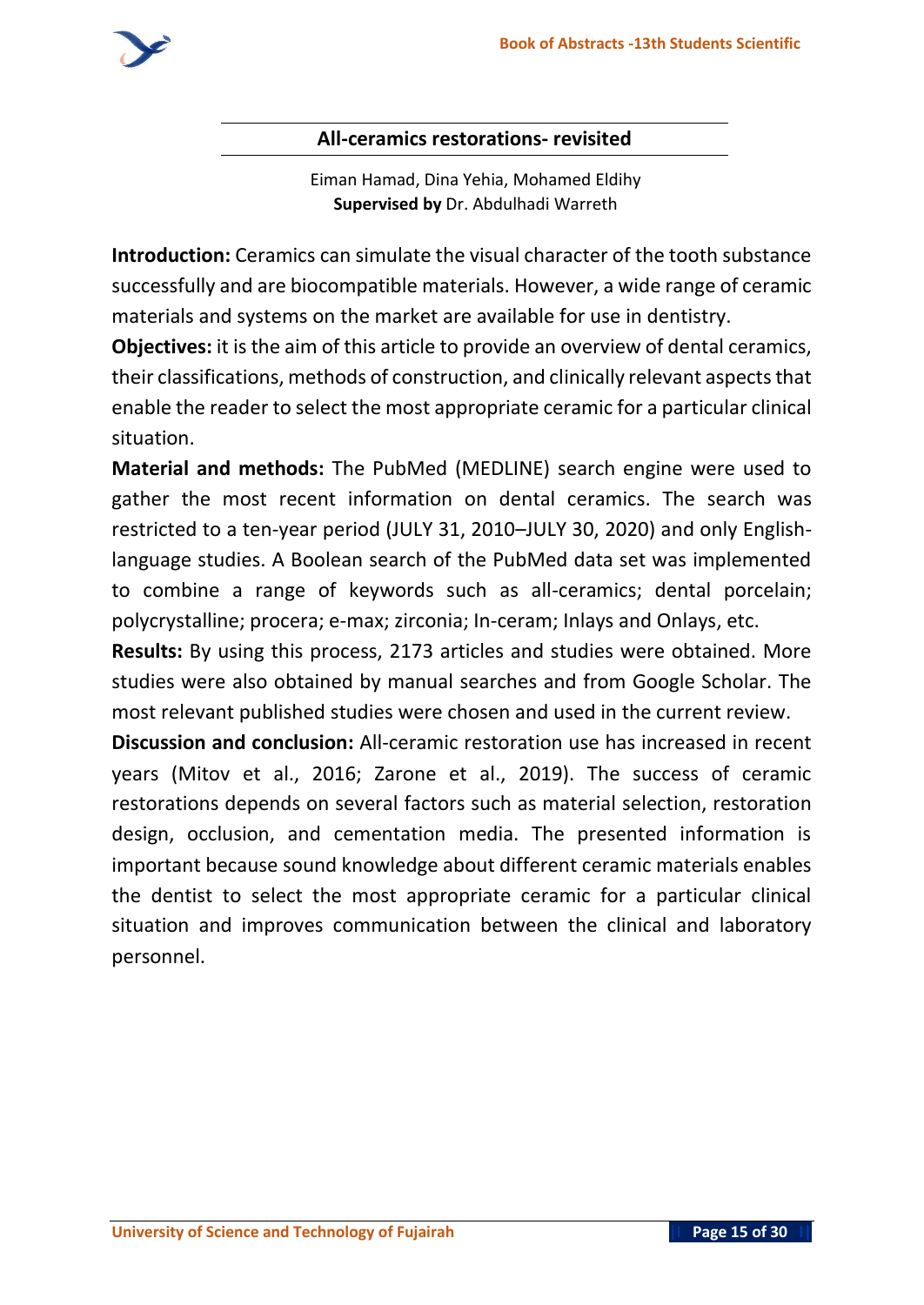

# **IV. College of Pharmacy and Health Sciences**

#### **Post COVID-19 Pharmaceutical Care**

Sohair Mahmoud Mousa, Salsabeel Mohamed Gamry Supervised by Mr. Tarek Diaaeldin Shahin

Since the announcement of the global pandemicity of COVID19 earlier 2020 which is caused by the Corona virus (SARS-CoV-2), many of the international health institutions had initiated sets of measures aimed to suppress the pandemicity at earliest. These efforts were not the only one to face that new infestation, it was associated with sincere efforts exerted by prestigious laboratories and research centers aimed to introduce safe and effective vaccine to stop or at least to hinder the virus from harvesting more lives. The heroic saga against COVID19 was almost blind at the earlier stages of the infestation because of limited understanding of the pathophysiology of the disease and its potential morbidities from the glass glossy patches of the lung tissues and the coagulative circulatory disorders till the cytokine storm. After the acute phase of infection, 60-70% of the recovered patients who were blessed enough to survive from that resourceful ailment, started to suffer from Post COVID19 Syndrome called also "long COVID", or in lay public language, called "long haulers". By these new challenges which have unclear pathophysiology, the proper pharmaceutical care practice shall exert a great beneficial outcome by shouldering the observation, reporting and follow up these cases upon professional contact in addition to increase the community awareness to avoid neglecting such symptoms and highlight potential interaction with pharmaceutical products.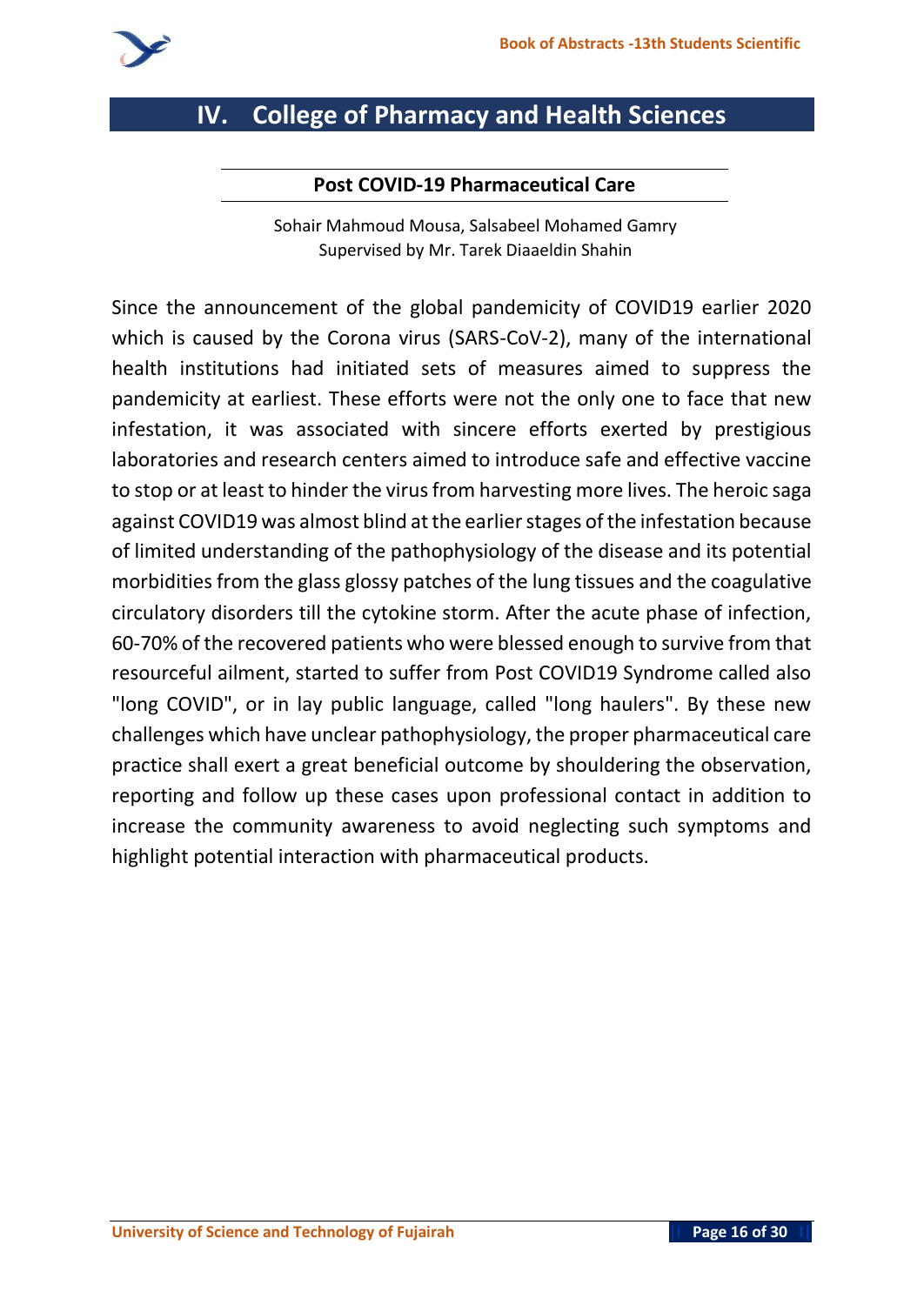

#### **Drug treatment protocols of COVID-19**

Nawal Ibrahime Abdullah Supervised by Dr. Babiker El-Haj

High numbers of infections and mortalities, uncontrolled spreading of infection and development of new corona-virus strains have made treatment a necessity awaiting development of effective, safe and affordable vaccines. However, due to the urgency of finding treatment for Covid-19 to stop its health- damaging effects, Centers of Disease Control (CDC) in different countries have resorted to currently used drugs either antivirals or add- ons. This situation has been dictated by the pressing urgency for treating Covid-19 as well as by the lengthy process of discovery of a new specific drug for any disease as summarized in Figure 1 and which might take up to 12 years. The drugs currently used in the treatment of Covid-19 are all repurposed drugs that fall into four major categories (i) antiviral drugs, (ii) anti- inflammatory drugs (iii) anti-coagulant drugs and (iii) immuno-based therapy. Antiviral drugs act by inhibiting enzymes involved in the protein synthesis of the virus. They include remdesivir, ritonavir, favipiravir, oseltamivir, alpha-interferon, and hydroxychloroquine. Antiinflammatory drugs are used to treat or prevent dysfunction of several organs and lung injury from infection- associated inflammation. They include mainly corticosteroids such as dexamethasone, prednisolone, methylprednisolone .... Anti- coagulant drugs (such as heparin, aspirin...) are used to prevent formation of blood clots in the lungs associated with Covid-19. Convalescent plasma is blood donated by people who have recovered from COVID-19. It is used to treat people who are ill with COVID-19. All the drugs used for the treatment of Covid-19 are used for hospitalized patients. In this poster, we present different Covid-19 drug treatment protocols developed by CDC in some countries, including the UAE, to highlight and discuss the variations that exist.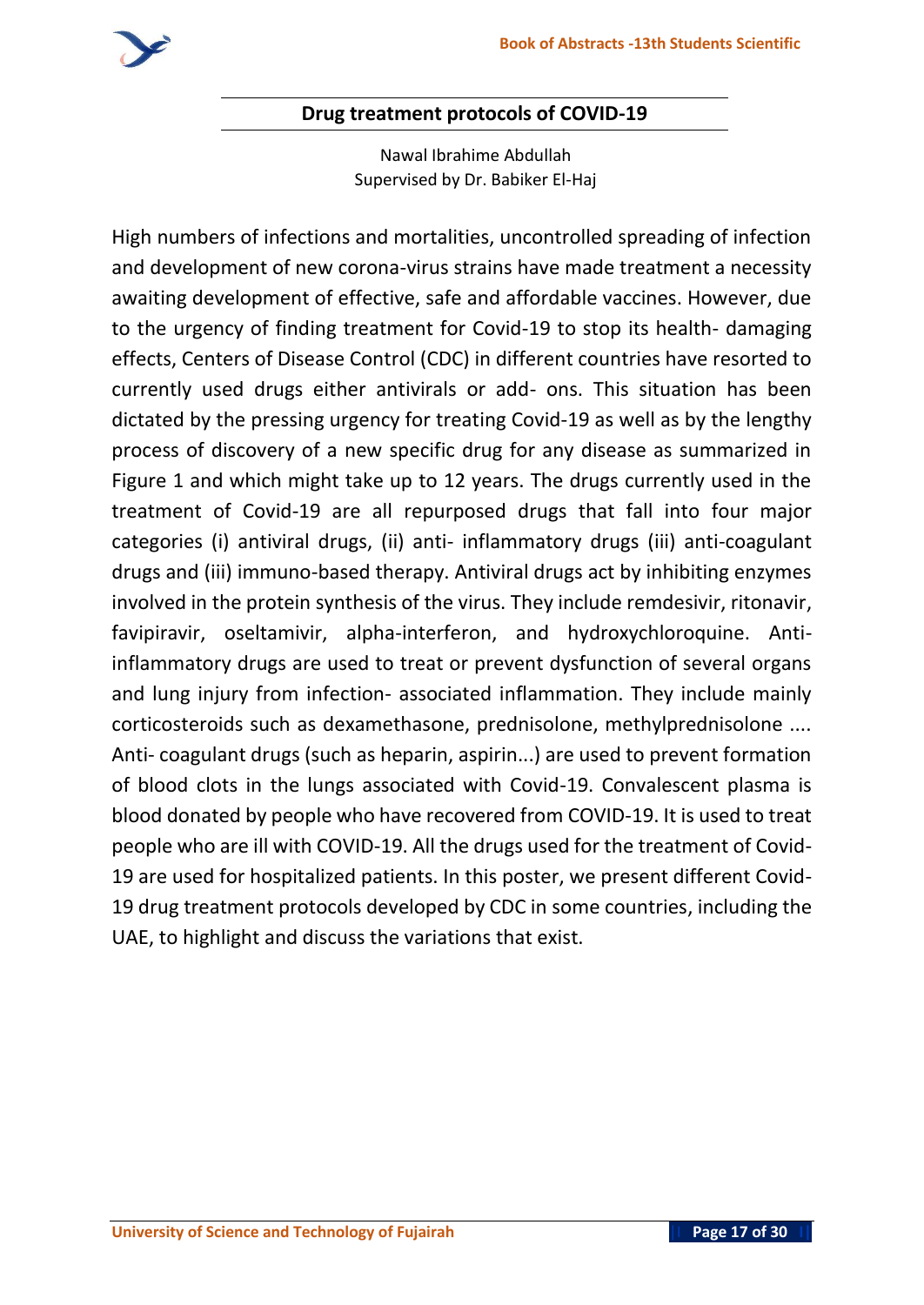

# **V. College of Humanities and Sciences**

**التعلم عن بعد واثره على االنتباه** 

**فاطمة عيسى محمد البلوشي إشراف الدكتور** / **سامح خميس**

**في ظل المتغيرات السريعة في مجال التكنلوجيا حل التعلم عن بعد لظروف نحن في غنى عنها فعندما نقول انه توجد مسافة فاصلة بين المعلم والمتعلم ونستخدم التكنلوجيا من اجل ملء الفجوة بين كل من الطرفين فلن نعطي العلم حقه بقدر ما نعطيه وجها لوجه ونستطيع ان نقول ان هذه التقنيات قد ساعدت في بعض الحلول في ظل الوقت الراهن الذي حصل بال حول منا وال قوة**.

**استخدمت العديدمن الجامعات في مختلف أنحاء العالم وسائل التعليم عن بعد بصورها المختلفة ولكن السؤال المطروح هو هل سنكتفي بهذا القدر من تحويل البيئة التعليمية للطالب التي لربما سوف تكون بيئة تقليدية في يوم ما ام اننا سوف نصل الى بيئة تعليمية محفزة ومتكاملة واستراتيجيات مطورة ومجهزة بكافة األدوات الجديدة للعالم المختلف الذي ينتظرنا؟** 

**بالطبع سوف نستطيع ولكن دعونا نقوم بإيجاد حلول للمشكالت التي تتعلق بالبرامج التي تزودنا بالمعلومات عن طريق شرح المعلم؛ فهل استطاع المعلم وقت المحاضرة عن بعد ايصال الفكرة كما لو كانت في الفصل؟ بالطبع ال**.

**كلنا نعلم ان التعلم عن بعد خلف وراءه تجارب كانت لها نقاط ضعف و قوة** ,**و أعتقد ان نقاط قوته اكثر من ضعفه اذا نظرنا له بأنه قد قدم لنا خدمةكبيرة وجهود من معلمين ومشرفين قد بذلوا قصارى جهدهم إليصال المنهج بطريقة من ظمة ومحفزة وقد تكون نافعة وجيدة ولكن وجدت معوقات كثيرة للتعلم عن بعد منها عدم انتباه الطلبة وقت المحاضرة وما خلفته البيئة الغير محفزة والحيز المكاني في أنماط االتصال والتواصل بين الطالب والمعلم** .

**اذا دعونا نقول بأن احد الحلول للفت انتباه الطالب للمحاضرة استخدام العمليات المتعددة للحواس كالبصر والسمع كتغذية بصرية سمعية في آن واحد بحيث نخرج بمخرجات لربما ال نستطيع القول بانه مثل التعليم االفتراضي ولكن بطريقة تسهل عملية تثبيت المعلومة لفترة أطول** .

**انطالقا من هذا فنحن بحاجة الى بلورة سياسات واستراتيجيات لتوظيف أدوار طالب في مجموعات مطورة لكي نترك ما ال يجب فعله ونقوم بتطوير ما يستحق ان نبدأ به**.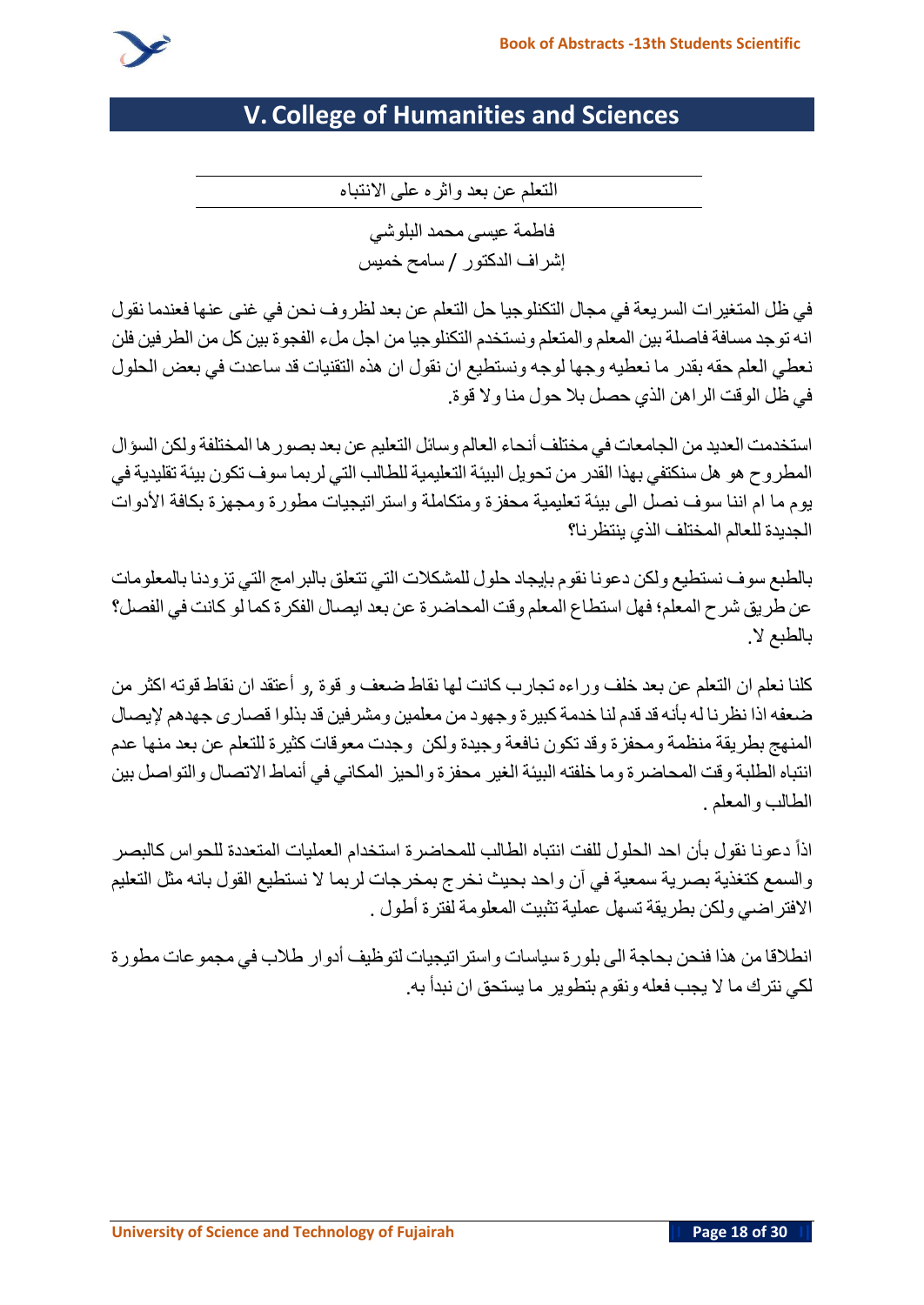

**التنمر اإللكتروني وتأثيره عل الحالة النفسية عند المراهقين** 

**شهد ناصيف، هبة هللا ملحم، تهاني اليماحي إشراف الدكتورة** / **ماجدة خلف هللا عبيد** 

**فقد شاع مؤخرا في العالم اإلفتراضي تداول عبارات عن التنمر االلكتروني بين األصدقاء والمقربون من**  الأهل والأحبة تضامناً مع حملات التوعية ضد التنمر بأنماطه العديدة والمتضمنة للمضايقات المستمرة **بتكرار إرسال رسائل نصية بعضها قد يكون خارج عن الحياء أو التهديد بصور و فيديوهات وربما نشرها دون الحصول على أذن من صاحبها أو تزييف ملفات على االنترنت وانتحال شخصية الغير أو السخرية من صديق في شات جماعي وإحراجه أو التعليق بطريقة مؤذية وهي أكثر افعال التنمر االلكتروني المنتشرة بين اليافعين وصغار السن** .

**و من خالل بحثنا قد قمنا بعمل استبيان فاالستبيان هو من أفضل وأشهر أدوات الدراسة المستخدمة في جمع المعلومات الميدانية األولية للبحث العلمي، حيث قمنا بتصميمها وصياغة األسئلة بما يالئم موضوع البحث العلمي**. **فوضعنا األسئلة و االستفسارات ذات عالقة بموضوعنا موجهة لفئتنا المستهدفة** )**المراهقين** ( **من اجل اإلجابة عليها** . **فحقق استبياننا اهداف هامة منها توضيح هدف بحثنا و الحصول الى معلومات جيدة و جديدة و جعلنا هذا االستبيان مرجع و مورد هام للمعلومات** . **و لعل اهم ما استخلصنا من هذا االستبيان التالي**:

- **وجدنا ان** %76 **تقريبا من الذين تعرضوا للتنمر قل مستواهم الدراسي و هذه طبعا نسبة كبيرة ز مشكلة البد من حلها** .
- %55 **من المراهقين أصيبوا بالعزلة و االنطوائية بسبب نشر األكاذيب و الشائعات المتكررة و** %11 **فقط لم يتعرضوا للعزلة و** %33.3 **كانوا محايدين أي لم يتأثروا بهذه الشائعات** .
- **الحظنا أيضا ان** %47.4 **من الضحايا الذين تعرضوا للتهديد و أساليب التخويف أصيبوا لألسف لالكتئاب و** %20 **لم يتأثروا بهذه التهديدات** .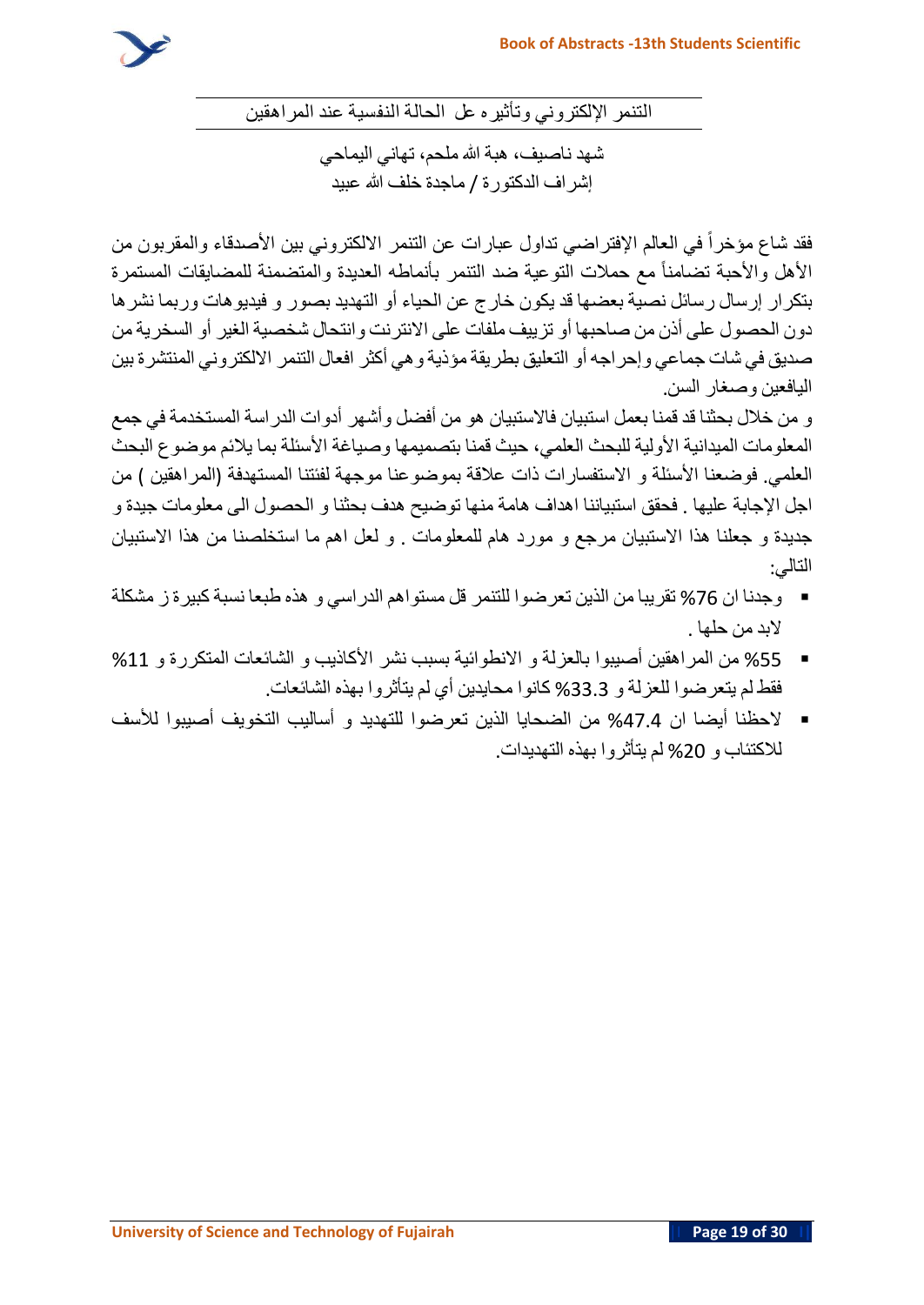**المواطنة الرقمية وعالقتها بعلم النفس اإلجتماعي**

**أمنة خلفان حمد عبدهللا الكندي إشراف د** . **أحمد الشافعي، د** . **سامح خميس** 

"**اإلنســان هــو المــورد الرئيــس و العنصــر األهــم فــي تحقيــق التنميــة الشــاملة، فعلــى إثــر بنائــه تبنــى مجتمعاتــه وعلــى مســتوى ارتقــاء قدراتــه وأفــكاره تبنــى حضارتــه، وتنميــة هــذا المــورد تصــدرت قائمــة اهتمامــات القيــادة الرشــيدة فــي دولــة اإلمــارات العربيــة المتحــدة وخططهــا التطويريــة واتســعت دوائــر هــذا اإلهتمـام لتشـمل كل مسـؤول فـي أرجـاء مؤسسـاتها فالجميـع أعلـن مسـؤولية المشــاركة فــي رعايــة اللبنــات الناشــئة واســتكمال الــدور التربــوي الــذي تقــوم بــه وزارة التربيـة والتعليـم وذلـك عبـر مـا تبنتـه هـذه المؤسسـات مـن برامـج توعويـة وتدريبيــة وتنمويــة تجمعهــا غايــة واحــدة هــو تحقيــق البنــاء الرائــد للمجتمــع اإلماراتــي برعايــةأبنائــه وبنــاء ذواتهــم وقدراتهــم** . **فالمواطنة الرقمية اليوم هي أساس التواصل اإلجتماعي بين األفراد سواء كانوا طلبة مدارس أو طلبة جامعة**  أو حتى مدرسين ومدراء و عاملين، وكما نعلم جميعنا بأنه في هذا العصر تحولنا إلى العالم الرقمي فكان لابد **من التوجه برسالة وبحث ونصائح ألبنائنا لإلستفادة من هذا العالم بالطرق اإليجابية التي تحقق التواصل اإلجتماعي والتفاعل البناء لتحقيق رؤية اإلمارات وبناء جيل واعي ومسؤوول**.

**كما نعلم أن علم النفس اإلجتماعي هو الدراسة العلمية للطريقة التي يفكر ويشعر ويتصرف بها الناس في المواقف اإلجتماعية** . **وهناك سلوك مكتسب ومتعلم سواء كان سلبي أو ايجابي ومن السهل علينا التعلم والتدرب لتهذيب النفس واكتساب الطرق اإليجابية التي ترضي المجتمع وال تعارضه** .**كذلك هناك صراعات وتفاعالت في العالم الرقمي ، قد يظن الشخص بأنه في خلوة مع نفسه وجهازه ولكنه حتما سيكون على خطأ فكل ما يدونه أو ينقله في العالم الرقمي البد أن يؤثر ولو على شخص واحد** . **ولذلك من المهم علينا نقل المعرفة الجيدة وأسس استخدام العالم الرقمي وأخالقيات التعلم عن بعد وأخالقيات استخدام العالم الرقمي ألبنائنا حتى يكونوا على وعي و دراية لما يدور حولهم** .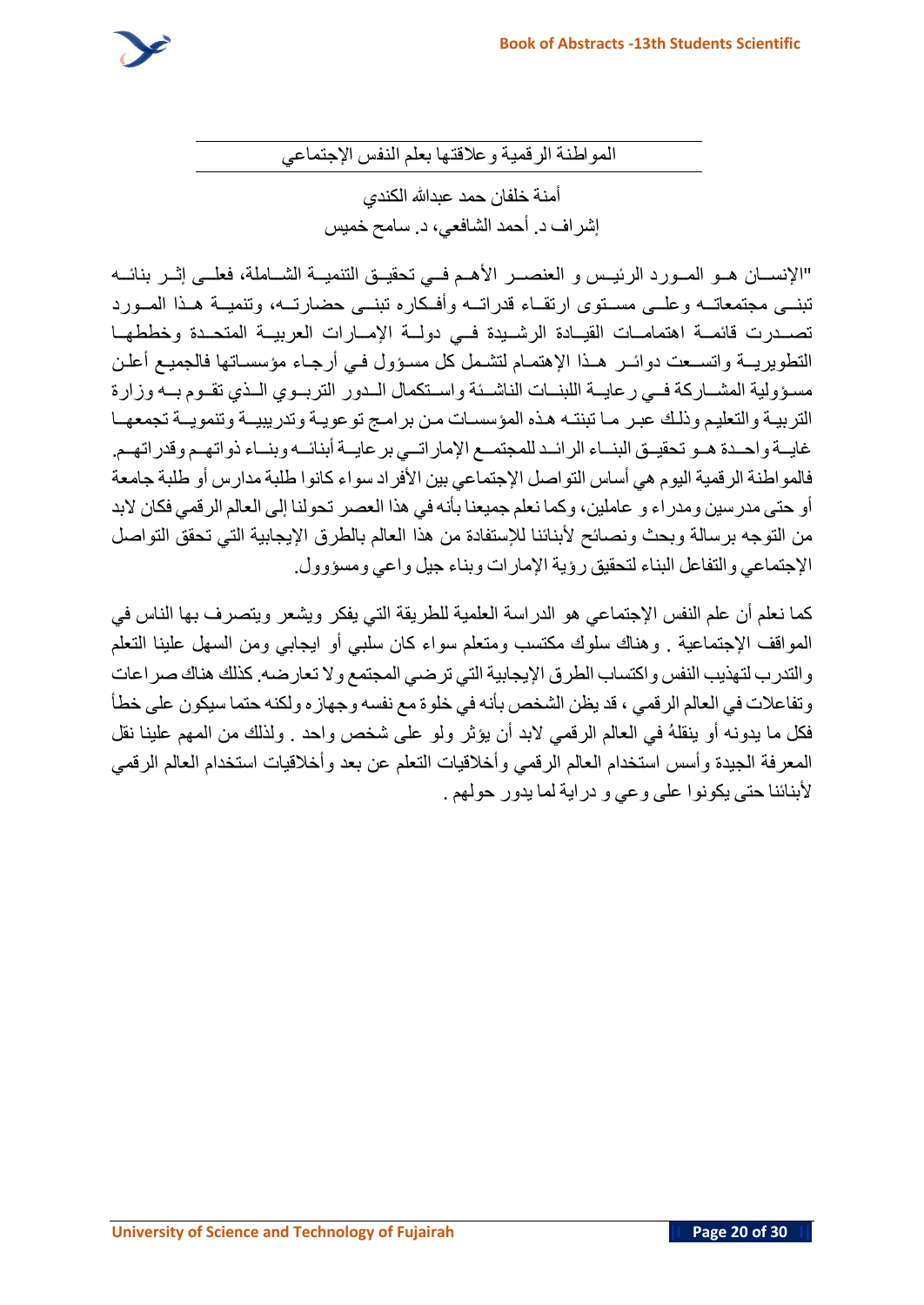

**تأثير جائحةكورونا على الحالة النفسية**

**عذاري سعيد اليماحي علياء عبدهللا حسن إشراف الدكتورة** / **ماجدة خلف**

"**فايروس كورونا** )**كوفيد** – **١٩** ( **وهو من الفايروسات المنتشرة في وقتنا الحالي** . **فايروس كورونا كوفيد** - **١٩ شكل هذا الوباء خطر كبير منذ ظهوره في الصين في أواخر سنة ٢٠١٩ شهر ديسمبر الي وقتنا الحالي**  . **و كما انه انتشر الي باقي الدول** . **ومع انتشار الفيروس السريع وتحوله إلى وباء عالمي**. **تتوقف األعراض على نوع الفيروس من عائلة** ""**كورونا**""**، لكن أكثرها شيوعا هي األعراض التنفسية، والحمى وضيق النفس وصعوبة التنفس، وفي الحاالت األشد وطأة، التهاب رئوي ومتالزمة تنفسية حادة** .

**في هذا البحث سنتطرق لمناقشه مشكلة من المشكالت التي أصبحت تؤر ق حياة الناس وغيرت شكل حياة الناس بشكل جذري، سوف نناقش مرض كورونا و مخاطره و تأثيره على نفسية الفرد لنستنتج ان مرض كورونا هو مشكلة يعاني منها العالم في الوقت الحالي وسوف نحاول إيجاد حلول لحصر هذه الجائحة وللحد من انتشاره** 

**ايضا هناك عدة نقاط لذلك يمكن ان تكون من تكمن أهمية البحث في تأثير جائحة كورونا على حياة الناس و الدراسات األولى التي تضاف الى مكتبة كورونا ،أهمية معرفة نسبة االكتئاب قبل الجائحة و بعد ، كشف التغيرات التي حصلت في المجتمع ، توضيح نسبة التغير الذي حصل على مرضى كورونا**. **تعريف المصابين بمرض كور ونا، معرفة تأثير الحجر الصحي على الحالة النفسية للفرد** ."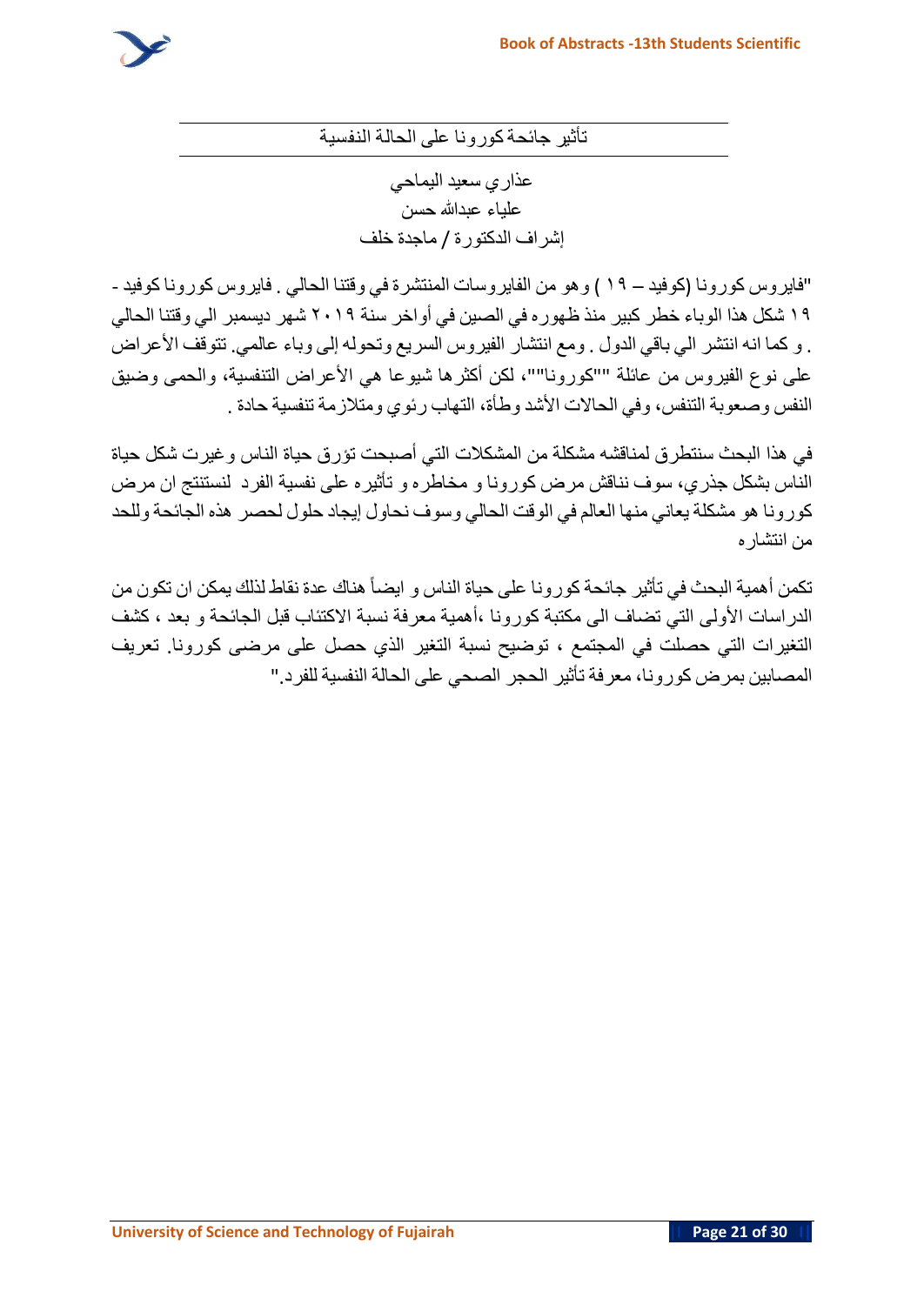

**تأثير ظاهرة الطالق على األسرة اإلماراتية** 

**أمنة محمد المزروعي، أمنة راشد الشحي، شريفة محمد الكعبي إشراف الدكتورة** / **ماجدة خلف**

**الطالق ظاهرة اجتماعية قديمة حديثة، رافقت المجتمعات اإلنسانية منذ تكوينها، وقد تعددت أشكالها ومظاهرها وأسبابها ونتائجها حسب التكوينات البنائية لتلك المجتمعات، وما أفرزته من نظم وقوانين وتشريعات ظاهره من ثقافتها ومعتقداتها، حيث حرصت هذه المجتمعات على التقليل من ظاهرة الطالق والحد منها قدر المستطاع**. **يعرف الطالق لغة بأنه**: **التحرر من الشي والتحلل منه** . **في هذا البحث سوف نتطرق لمناقشة اهداف البحث التي تسعى الى تحقيق عدة اهداف مثل التعرف على العوامل المؤدية بالطالق، اآلثار السلبية للطالق على األسرة والمجتمع وسنتطرق الى مناقشة السلبية للطالق على الزوج**. **آثار الطالق على الزوجة وتأثير الطالق على االسرة االمارتية لوقاية والعالج من الطالق وإيجاد الحلول للتخفيف من حدة ظاهرة الطالق وآثار الطالق على األبناء** . **وايضا تكمن أهمية هذا البحث في تناوله لقضية مجتمعية أساسية تهدد النسيج المجتمعي وتترك آثار طويلة المدى على المطلقين وأسرهم كما يكمن لهذا البحث أن يكون له جوانب تطبيقية في الحد من الطالق وتقليل معدالته وتأثيراته في االسرة والمجتمع**. **وأهم النتائج التي توصلت إليها الدراسة حيث وجد أن عدم االستقرار األسري متمثال بتدخل األهل في شؤون الحياة األسرية، والجهل بالعوامل الزوجية، يؤثر تأثيرا داال على حدوث الطالق باإلضافة إلى ضعف الدخل المادي**.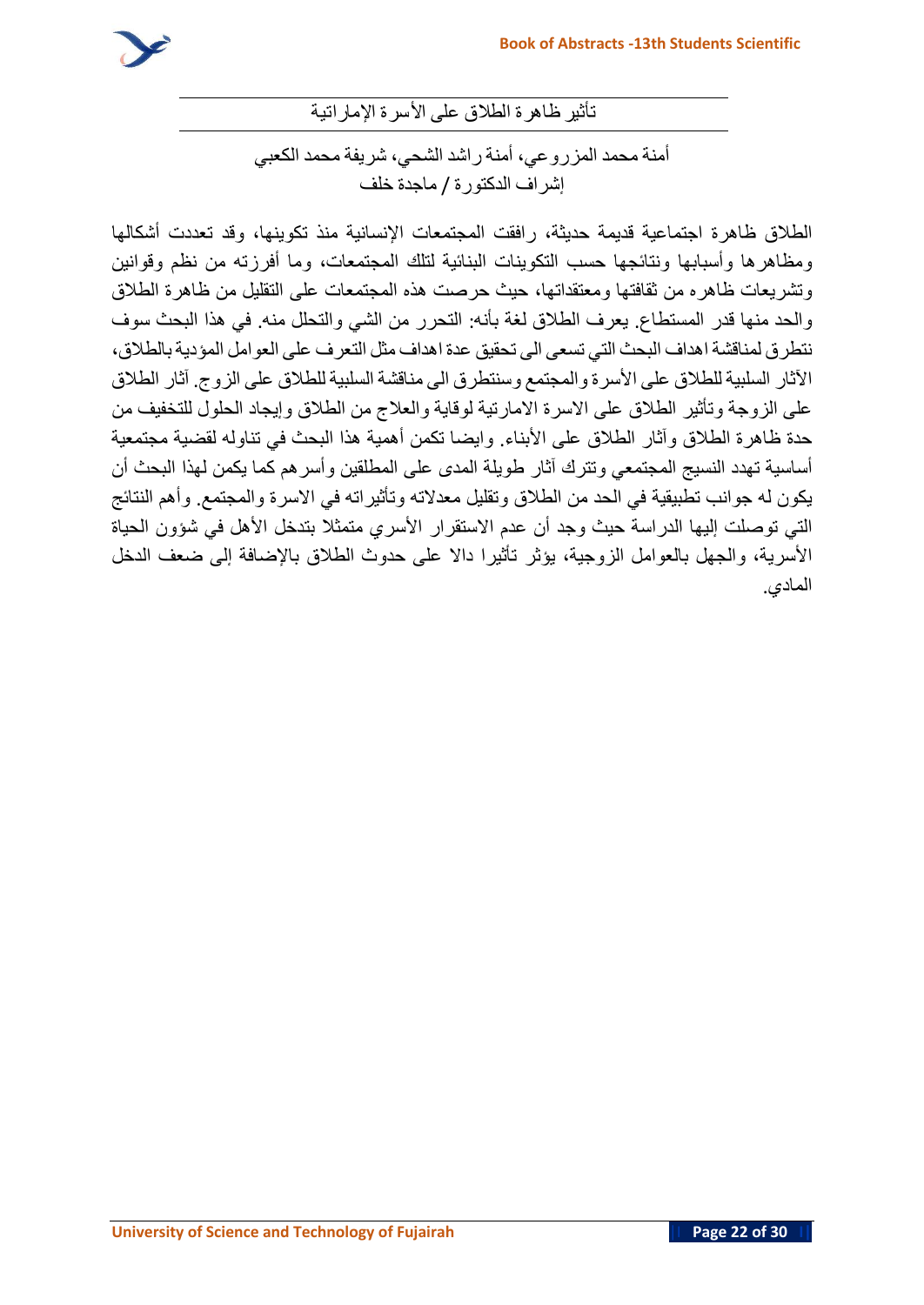

**تأثير مواقع التواصل األجتماعي في تشكيل الرأي العام** 

**أحمد عبدالرحمن، محمد عبدالعزيز، عبدهللا الحفيتي إشراف الدكتورة** / **ماجدة خلف**

**المقدمة**

**إن التكنولوجيا واالتصال الرقمي من الوسائل التي ساهمت بربط الشعوب ببعضها، وسهلت عمليات التواصل فيما بينهم، وقد شهد عالمنا في الوقت الحالي تحوالت ملحوظةفي مجال تكنولوجيا االتصال، والتي كان لها تأثير واضح على العالقات وعلى تشكيل اآلراء الخاصة باألفراد، وقد أسهمت مواقع التواصل االجتماعي والتي تعد من تكنولوجيا االتصال الحديث في تشكيل وعي الفرد، وقد لوحظ في الفترة األخيرة زيادة في أعداد المشاركين في شبكات التواصل االجتماعي** . **كما زادت النقاشات بين المشاركين في هذه المواقع إزاء مواقف وأحداث تحدث في المجتمع، وفي هذه الدراسة سيتم السعي إلى التوصل إلى مدى تأثير مواقع التواصل االجتماعي في تشكيل الرأي العام**.

#### **مشكلة البحث**

**تعتبر مواقع التواصل االجتماعي من الوسائل التي برز أثرها الواضح في كافة مجاالت الحياة ومنها تشكيل الرأي العام، حيث باتت شبكات التواصل االجتماعي رافد أساسي في تعزيز الرأي وفي زعزعت األفكار التي يتبناها األفراد، وقد تكون سبب في زعزعت االستقرار في مجتمع ما بسبب قدرتها الكبيرة التأثير على الرأي العام**. **وتجيب مشكلة البحث عن التساؤالت الرئيسية حول مدى تأثير التواصل في تشكيل الرأي العام** .

**أهمية البحث** 

- **تبرز أهمية البحث في كونه من البحوث التي تقوم بقياس جانب مهم من تطورات العصر الحالي وهو مواقع التواصل االجتماعي ومدى أثرها في تشكيل الرأي العام**.
	- **إضافة دراسة جديدة إلى مكتبات الجامعة والتي تقيس مدى تأثير مواقع التواصل االجتماعي**.
- **البحث عن اآلثار التي تترتب على القيام باستخدام شبكات التواصل االجتماعي من قبل فئة الشباب** .

**أهداف البحث** 

- **التعرف على أهم مواقع التواصل االجتماعي التي يتابعها ويستخدمها الجمهور**.
	- **بيان مدى تأثير مواقع التواصل االجتماعي في تشكيل الرأي العام**.
		- . **التعرف على أهم مواقع التواصل االجتماعي تأثيرا**
- **التوصل إلى أهم الموضوعات التي تشكل الرأي العام عبر مواقع التواصل االجتماعي**.

**حملة توعوية بعنوان: مخاطر ومضار أشعة األجهزة االلكترونية**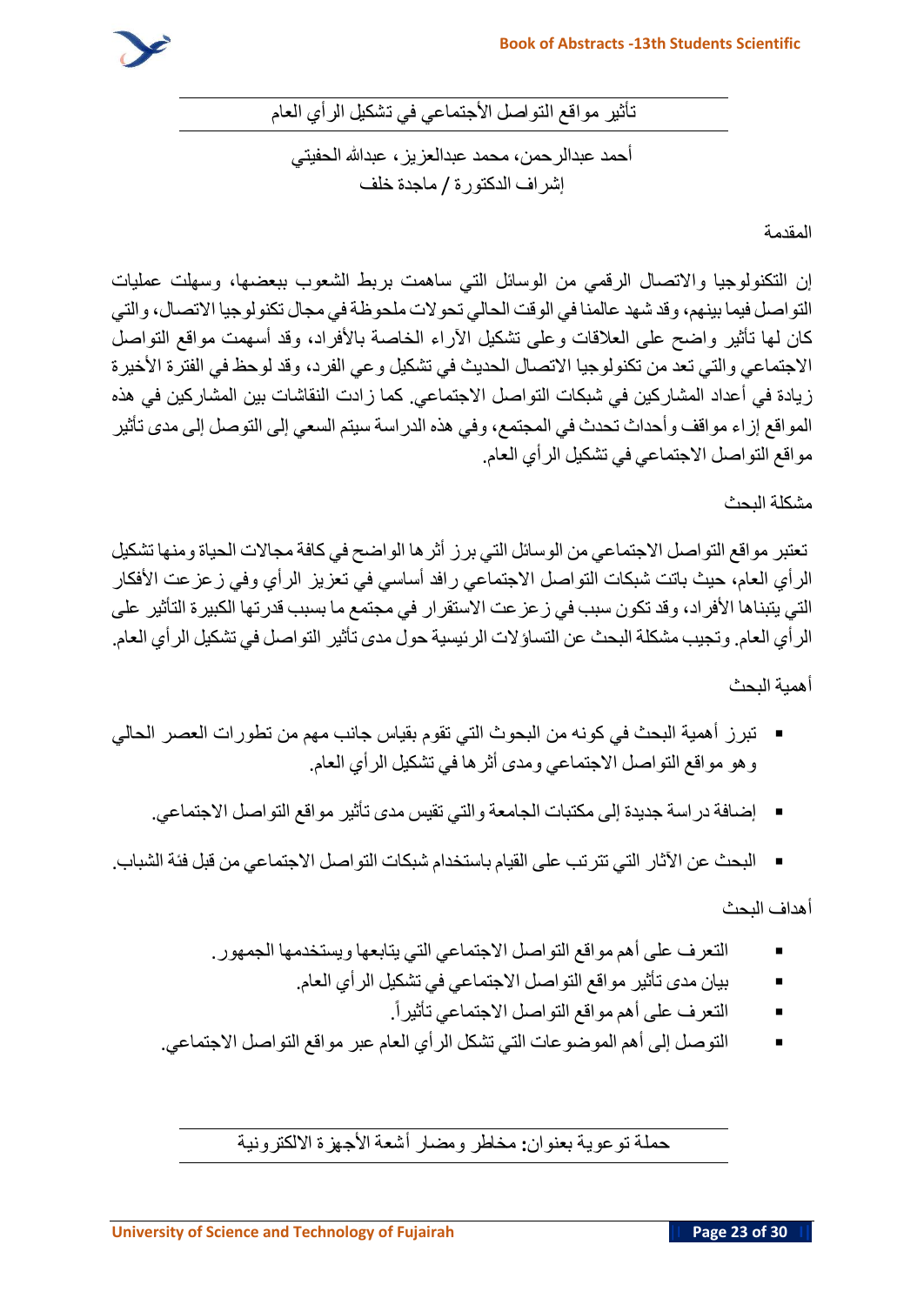

**موزة غانم الزحمي، خديجة سالم الكعبي إشراف الدكتور** / **خالد سليمان** 

**حضورا على مسمع أولياء األمور وداخل الوزارات العديد من الدول، باتت فكرة التعليم** "**عن ب عد**" **األكثر خاصة مع تفشي فيروس** "**كورونا**" **المستجد، وحصد الماليين من الضحايا، وكانت قد ظهرت فكرة التعليم**  "**عن ب عد**" **في نهايات السبعينات من القرن الحالي بواسطة الجامعات األوروبية، وهو وسيلة تعليمية حديثة النشأة، تعتمد في مضمونها على اختالف المكان، وب عد المسافة بين المعلم والمجموعة الدراسية**.

**وعلى الرغم من فوائدها العديدة كالوصول للمعلومات بأقل وقت و جهد ،فاألجهزة اإللكترونية أصبحت جزءا مهما من حياتنا، وأصبحت أساسية إلنجاز أعمالنا اليومية؛ ألننا نعيش في عصر الرقمي** , **إال أن لألجهزة التكنولوجية واستعماالتها تأثيرات سلبية متعددة فلقد اوضحت الدراسات أن شاشة الكمبيوتر تصدر العديد من األشعة منها األشعة السينية واألشعة تحت الحمراء واألشعة الفوق البنفسجية وكذلك موجات المايكروويف** .

**كما أكدت أبحاث العلمية الحديثة أوضحت أن الجلوس أمام الكمبيوتر فترات تزداد على ساعتين متواصلتين يؤدى إلى زيادة الشحنات الكهربية في المخ** .

**وتعتبر هذه األجهزة عبء على االسرة من ناحية تكلفة المادية وتكلفة العالجية للعيون او الجسد من آثار هذه ّاألجهزة**. **فمثال ال بد أن يؤدي م التعل االلكتروني المتكرر إلى إجهاد العين**.

**أهداف الحملة** :

- **رفع مستوى الوعي بأضرار االشعة المنبعثة من األجهزة الذكية**.
	- **الوقاية من آثار األشعة على المخ والعين**.
	- **تغير سلوك سلبي الى سلوك إيجابي أفضل**.
- **وضع التوصيات من أجل التقليل من التعرض لألشعة الضارة وحسن استخدام األجهزة الذكية**. "**التوصيات** :
	- **تحليل سلوك المستهلك تحليال دقيقا قبل و بعد عملية الشراء لكسب الثقة و الوالء** .
- ضرورة تصميم محتوى الرسالة الاعلانية الالكترونية بالشكل الذي يساهم في بناء صورة ذهنية **ايجابية عن المنتجات المعلن عنها** .
	- **إعادة النظر في اإلعالنات الصحفية و اإلذاعية محاولة التطوير فيها** .

**درجة القلق لدى األيتام في إمارة الشارقة و عالقته ببعض المتغيرات** 

**أحمد صبري عبدالرحمن، ماجد سبيل عبدهللا**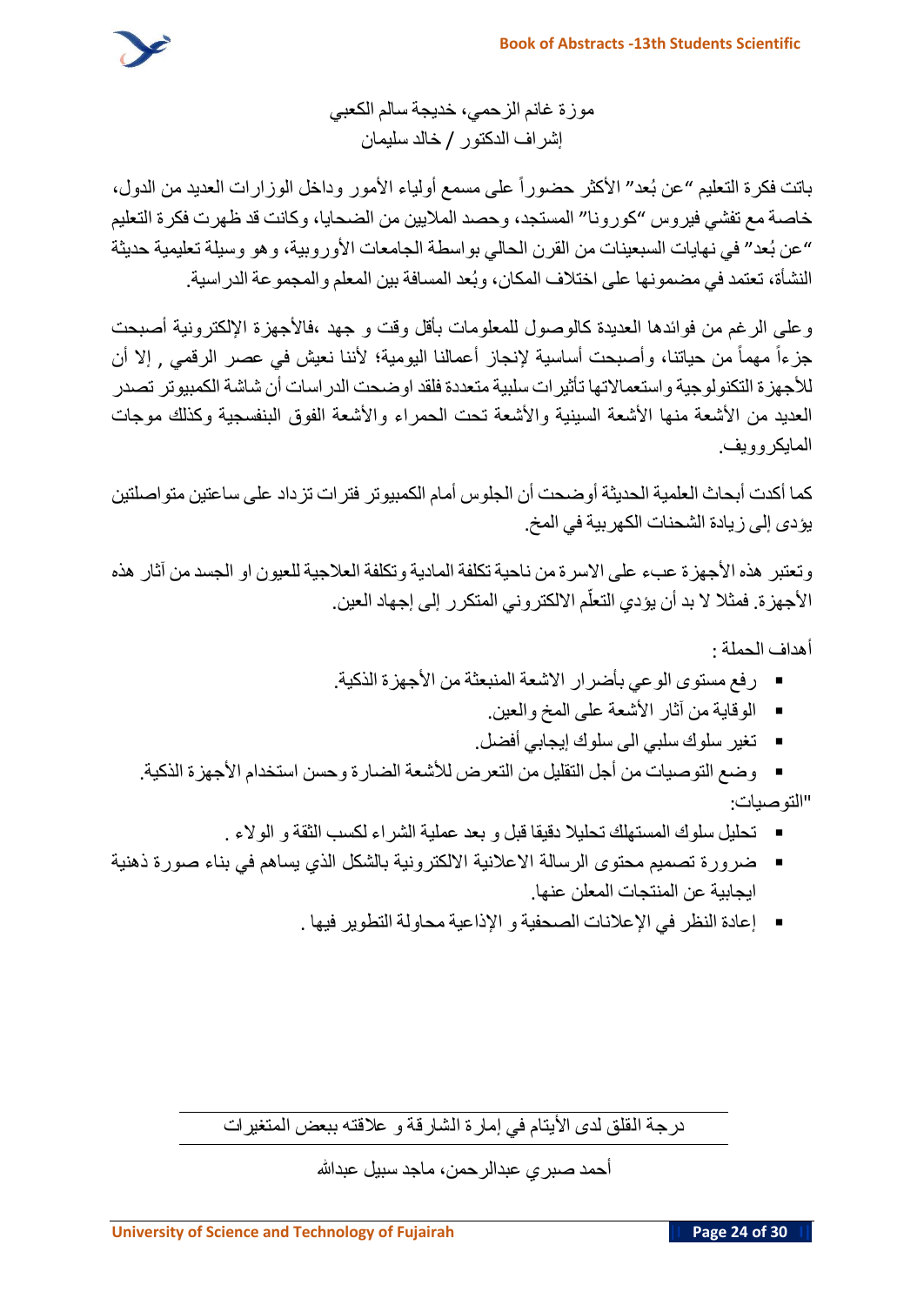

**إشراف الدكتور** / **أحمد الشافعي**

**يهدف البحث الى معرفة درجة القلق لدى فئة األيتام في إمارة الشارقة و عالقته ببعض المتغيرات** ) **الجنس** , **الحالة االقتصادية** , **التخصص الجامعي** , **مكان السكن** ( **و معرفة العالقة االرتباطية بين القلق حالة و القلق سمة و تقديم بعض الحلول للجهات المعنية لتقليل القلق في حالة توافرة بنسبة كبيرة نتيجة متغير الحالة االقتصادية و مكان السكن و التدقيق في الحالة أكثر للوقوف على األسباب الحقيقة خلف القلق قدر االمكان**.

> **دور الخدمة االجتماعية في تحسين الخدمات االجتماعية المقدمة لذوى االحتياجات الخاصة**

> > **راشد خميس ، محمد القايدى ، منصور النقب ي إشراف الدكتور** / **رمضان إسماعيل**

**هدفت هذه الدراسة الى التعرف على دور الخدمة االجتماعية في تحسين الخدمات االجتماعية المقدمة لذوي االحتياجات الخاصة، وكانت الدراسة ميدانية طبقت على ثالث مؤسسات إماراتية تهتم بالمعاقين، وتم استخدام المنهج الوصفي التحليلي في وصف ظاهرة اإلعاقة واألسباب المؤديةاليها وتحليلها،كما تم استخدام منهج المسح االجتماعي** .

**وتم االعتماد على االستبيان كأداة لجمع المعلومات، حيث تكون من** 30 **سؤال تم توجيهها الى عينة من** 37 **فردا من ذوي االحتياجات الخاصة، تم اختيارهم بطريقة عشوائية** .

**وفي نهاية الدراسة تم التوصل الى عدة نتائج، أهمها أن لإلعاقة العديد من األسباب الصحية واالجتماعية، ارزها الحوادث والعوامل الوراثية، كما ان اإلعاقة تسبب العديد من المشكالت النفسية واالجتماعية والتعليمية والصحية والمهنية للمعاقين، وكذلك فان االخصائي االجتماعي يلعب دورا كبيرا في مساعدة** المعاق بالاندماج مع مجتمعه، كما يلعب دوراً نشر الوعي لدى اسر المعاق ومجتمعه بكيفية التعامل معهم، **وفي الختام تم تقديم العديد من المقترحات التي تساعد المعاق في متابعة حياتهم بشكل طبيعي**.

**دور الخدمة االجتماعية في تحقيق الرعاية االجتماعية لألحداث) دارسة ميدانية(**

**سلمى محمد خميس الدرمكي، شيخة سعيد الصريدي إشراف الدكتور** / **رمضان إسماعيل**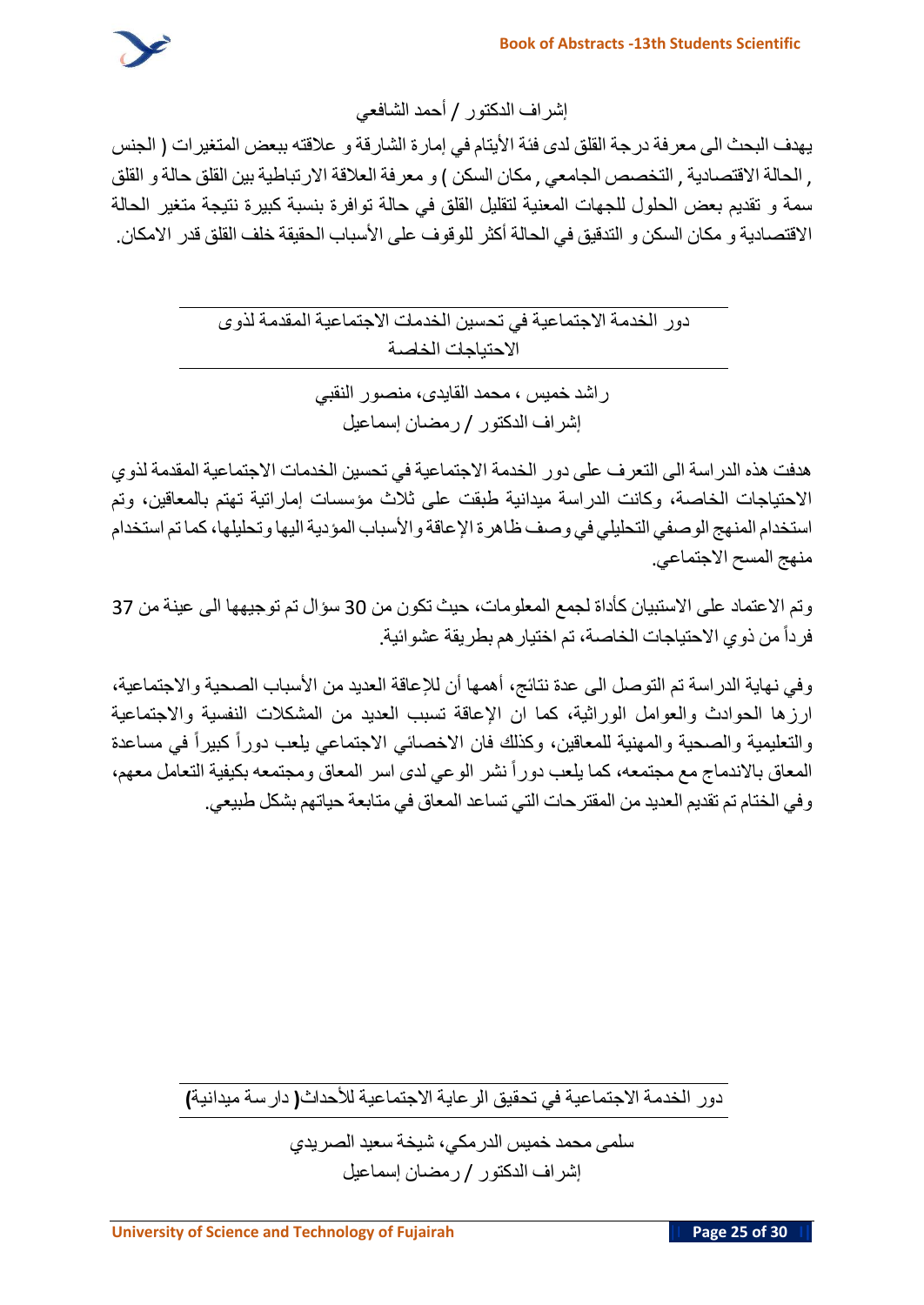

**هدفت الدراسة إلى التعرف على أسباب جنوح االحداث ودور الخدمة االجتماعية في جنوح االحداث، كما هدفت إلى التوصب لبعض المقترحات التي تفيد التعامل مع االحداث الجانحين، وذلك لإلجابة على المشكلة البحثية المتعلقة باسباب جنوح االحداث، تم استخدام منهج المسح االجتماعي بالعينة، حيث طبقت الدراسة على عينة مكونة من** 68 **مفردة من االخصائيين االجتماعيين و المتخصصين** )**فريق العمل**( **العاملين مع االحداث، في امارة الفجيرة على** ) **مركز رعاية االحداث** – **ودائرة الخدمات االجتماعية، والمؤسسة العقابية واالصالحية**(. **توصلت الدراسةإلى نتائج من أهمها** : **ان سوء التنشئة والفقر من أهممسببات جنوح االحداث، وكان من أهم المقترحات والتوصيات التي توصلت لها الدراسة** : **العمل علي وضع برامج وقائية لالحداث المعرضين لالنحراف، التركيز على دور األسرة بالنسبة للحدث في بلوغ الهدف األسمى وهو أن يصبح عنصرا فاعال صالحا في المجتمع وذلك من خالل المزيد من اإلرشادات لألسر، ضرورة تكوين هيئة اجتماعية ضابطة لسلوك الجانح بعد إطالق سراحه**.

> **دور منظمات المجتمع المدني في مواجهة المشكالت االجتماعية في ظل جائحة كوفيد19-**

> > **نوف اليماحي، عائشة المراشدة، ريان الدرمكي، حليمة الشامسي إشراف الدكتور** / **رمضان إسماعيل**

**لمنظمات المجتمع المدني دور مهم في مواجه المشكالت والقدرة على مجابه األزمات وقد استهدفت الدراسة التعرف على عينة من المستفيدين من الخدمات التي تقدمها منظمات المجتمع المدني في مدينه كلباء ، دولة اإلمارات العربية المتحدة في ظل انتشار هذا الوباء كوفيد** 19 **وقد استهدفت الدراسة الميدانية** 3 **مناطق** ) **دائرة الخدمات االجتماعية في كلباء ، التنمية األسرية في كلباء ، الجمعية الخيرية في كلباء** ( **كما تمثلت أهمية الدراسة في تسليط الضوء على دور منظمات المجتمع المدني في مواجهة المشكالت االجتماعية و االقتصاد ية في ظل جائحة كوفيد ،**19 **و التي أصابت كافة دول العالم و أثرت بشكل سلبي** . **على المجال االجتماعي و االقتصادي و الصحي بل و السياسي أيضا**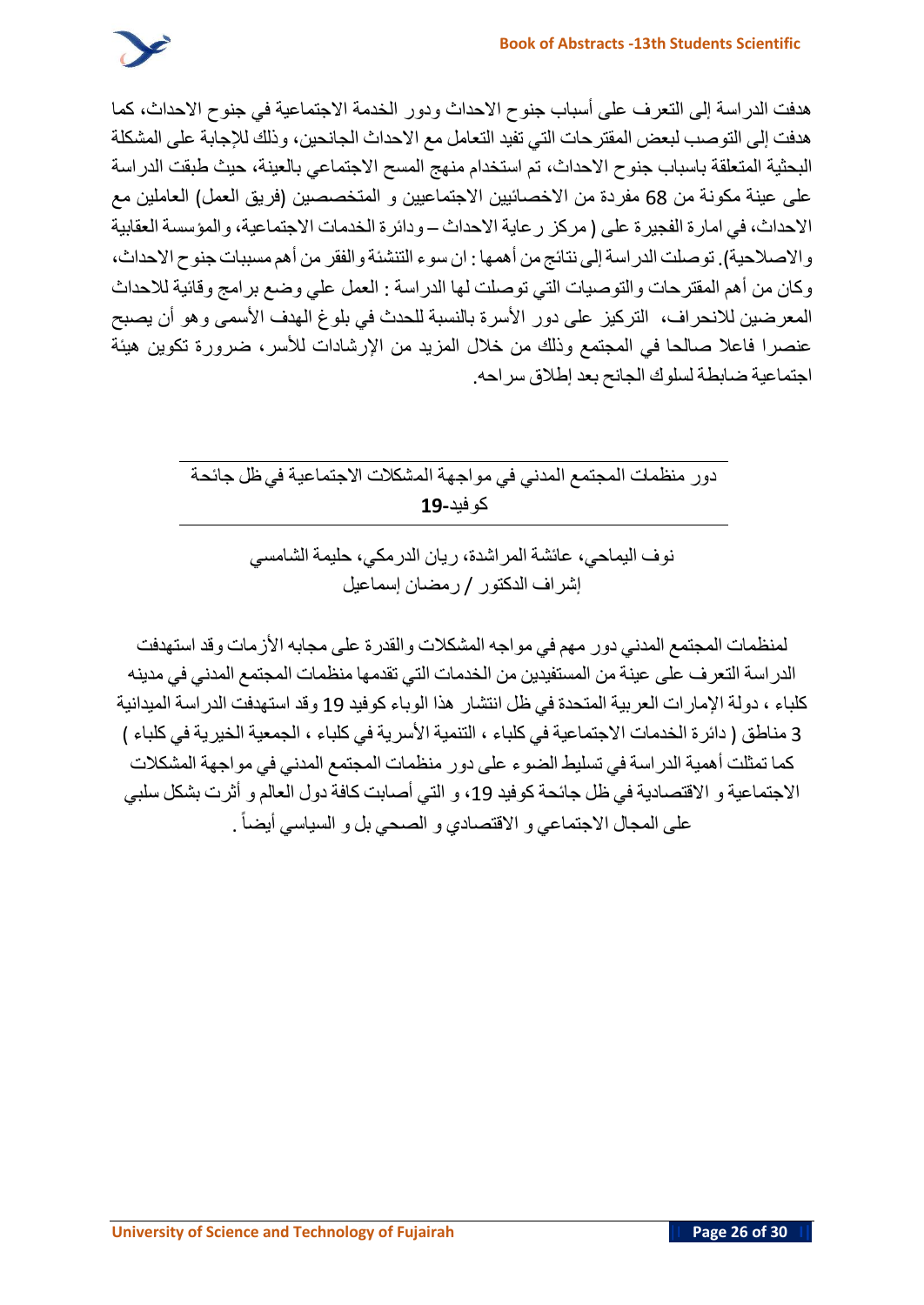

# **VI. College of Law**

**العقد اإلداري الكتروني** 

**شيخة سعيد الحبسي إشراف الدكتور** / **عيسى ربضي** 

**ترتب على ظه ور الثورة المعلوماتية في مجال تكنول وجيا االتصاالت ظهور ن وع جد يد من العقود يت م م ن خالل الوسائط ا إللكترو نية الحد يثة والسيما شبكة اإلنتر ن ت وهي العق ود اإللكترونية، والتي بموجبها يكون ألطراف العقد إمكانية قيام حوار تبادل عبر هذه الشبكة من خالل شاشة الحاسب اآللي**. **وتكمن أهمية موضوع البحث في أن شبكة اإلنترنت أصبحت في الوق ت الحاضر مجاال خصبا إلب رام العقود بعد أن تعدت طبيعتها التقليد ية المتمثلة بك و نها ً ً ًوسيلة لتبادل و نق ل البيانات والمراسالت اإللكترو نية، فضال ع ن أن ظهور هذا النوع من العق ود وانتشاره قد أدى إلى تطو ير النشاط اإلداري، األمر الذي أدى و ألهمية هذه العقود إلى قيام المشرع الفرنسي والسيما في قانون العقود اإلدارية إلى النص على إمكانية إبرام العقود اإلدارية عبر شبكة اإلنتر نت من خالل نص فضال عن انتشا رها في الواليات المتحدة ً** . **من قانون العقود اإلدارية٥٦المادة األمريكية وبعض الدول األوربية** . **وأمام هذه األهمية تبرز ضرورة بحث العقد اإلداري اإللكترو ني في ض وء حقائ ق تعد مشاكل تقف في وجه هذه العقود وهي عدم وج ود نظ ام متكامل يحكم إبرام هذا النوع من العقود ينسج م مع خصوصيته، األمر الذي يت طلب تحد يد ماهية طبيعة العق د اإللكتروني، فضال عن مدى تأثير شبكة اإلنترن ت على المبادئ ً العامة إلبرام العقود اإلدارية التقليد ية، كما تبرز مشكلة كيفية إثبات هذه العق ود وحجيتها**. **والهدف من دراسة البحث هو محا ولة الوص ول إلى الن ظا م القان و ني السلي م الذي ينسج م وخصوصية العقد اإلداري اإللكترو ني و السيما في مجال إبرام هذا العقد وإثباته** .

**ارتباطا و يعد العقد االكتروني بوصفة أداء أساسيه للتجاره االكترونية و يرتبط هذا العقد ثيقا بالتجاره االكترونيه** , **التي يمكن فصلها عن بعض** , **فمن خالل العقد يتم تبادل السلع و الخدمات و إتمام الصفقات التجارية بين االفراد** . **يعتبر العقد االكتروني الذي يتم إبرامه دون حاجة إلى التواجد المادي لألطراف أي عدم وجود مجلس للعقد حقيقي بل افتراضي فقط، فهو بذلك يندرج ضمن طائفة العقود المبرمة عن بعد، حيث يتم تبادل اإليجاب والقبول عبر شبكة اإلنترنت لذلك فهو فوري ومعاصر** . **والعقد اإللكتروني تعتمده التجارة اإللكترونية كأساس لها ويرتبطان ارتباطا وثيقا، إال أن وجه االختالف بينهما يكمن في الوسيلة التي ينعقد بهاكل واحد منهما، فالعقد اإللكتروني يستوجب الطريقة اإللكترونية عبر شبكة دولية مفتوحة لالتصال عن بعد** .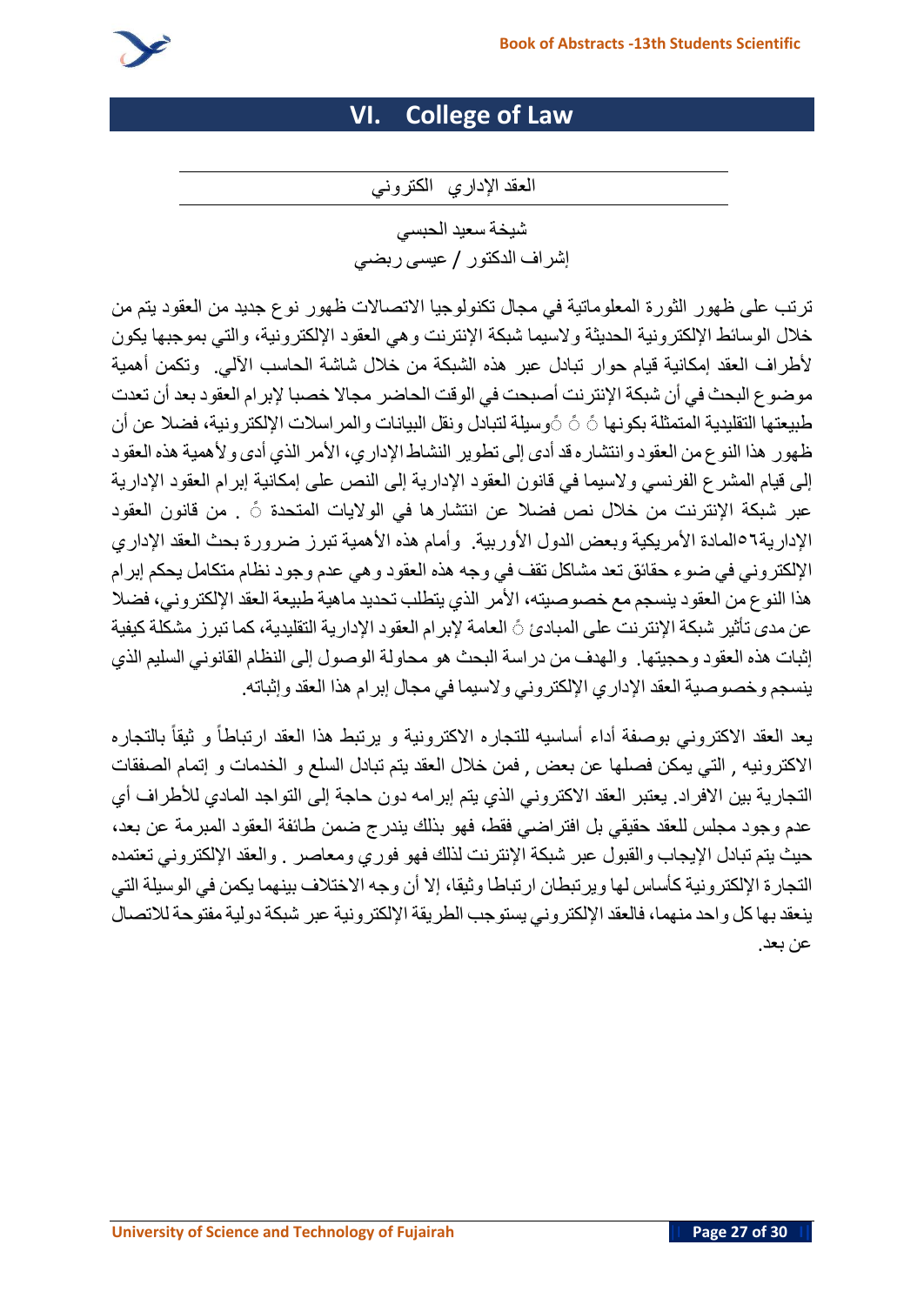

**انواع الرسوم في دولة االمارات**

**اليازيه بن حامد المزروعي إشراف االستاذ الدكتور** / **خلف محمد**

**بدأت دولة اإلمارات تطبيق نظامها الضريبي منذ أكثر من عامين، وسط مخاوف من تأثيرات سلبية في انكماشا في الطلب، االقتصاد وحركة األعمال، السيما في ظل اقتصاد عالمي يشهد وتراجعا في معدالت النمو ، وتمت دراسة تطبيق الضرائب في إطار رؤية استراتيجية جديدة لإلدارة المالية للدولة، تهدف إلى تقليص االعتماد على النفط كمصدر رئيس لإليرادات، وتوفير إيرادات مستدامة تسمح للدولة بالحفاظ على مكانتها االقتصادية وجودة بيئة األعمال واالستثمار فيها ، وتكمن اإلشكالية التي يتناولها البحث النفقات المترتبة على تشغيل وتقديم الخدمات الحكومية من قبل الجهات والمؤسسات ما يترتب على الدولة أعباء مالية، ويستوجب التطرف الى هيكل ضريبي ومالي من أبرزها الرسوم المطبقة على الخدمات المقدمة ذات النفع العام للفرد في المجتمع ،**

**و تكمن أهمية البحث في دور الرسوم الحكومية على الخدمات المقدمة من المؤسسات والجهات الحكومية في دعم االقتصاد الوطني واالرتقاء بمستوى الخدمة ،حيث شهدت المرحلة التي سبقت بداية تطبيق النظام جهودا مكثفة لوضع أسس بيئة تشريعية متكاملة لضمان تطبيق نظام ضريبي يعد الضريبي في الدولة،** الأفضل عالمياً، فقامت وزارة المالية كجهة مخولة بإصدار التشريعات والسياسات الخاصة بإعداد الأطر **بنا ء على ذلك، سيتم الحرص على تضمين القانونيةلتطبيق نظام الضرائب والرسوم والتعرفة والغرامات ، و النظام قواعد محددة تفرض على األعمال والتصريح بوضوح عن مقدار ضريبة القيمةالمضافةالتي يسددها المستهلك عن كل معاملة** .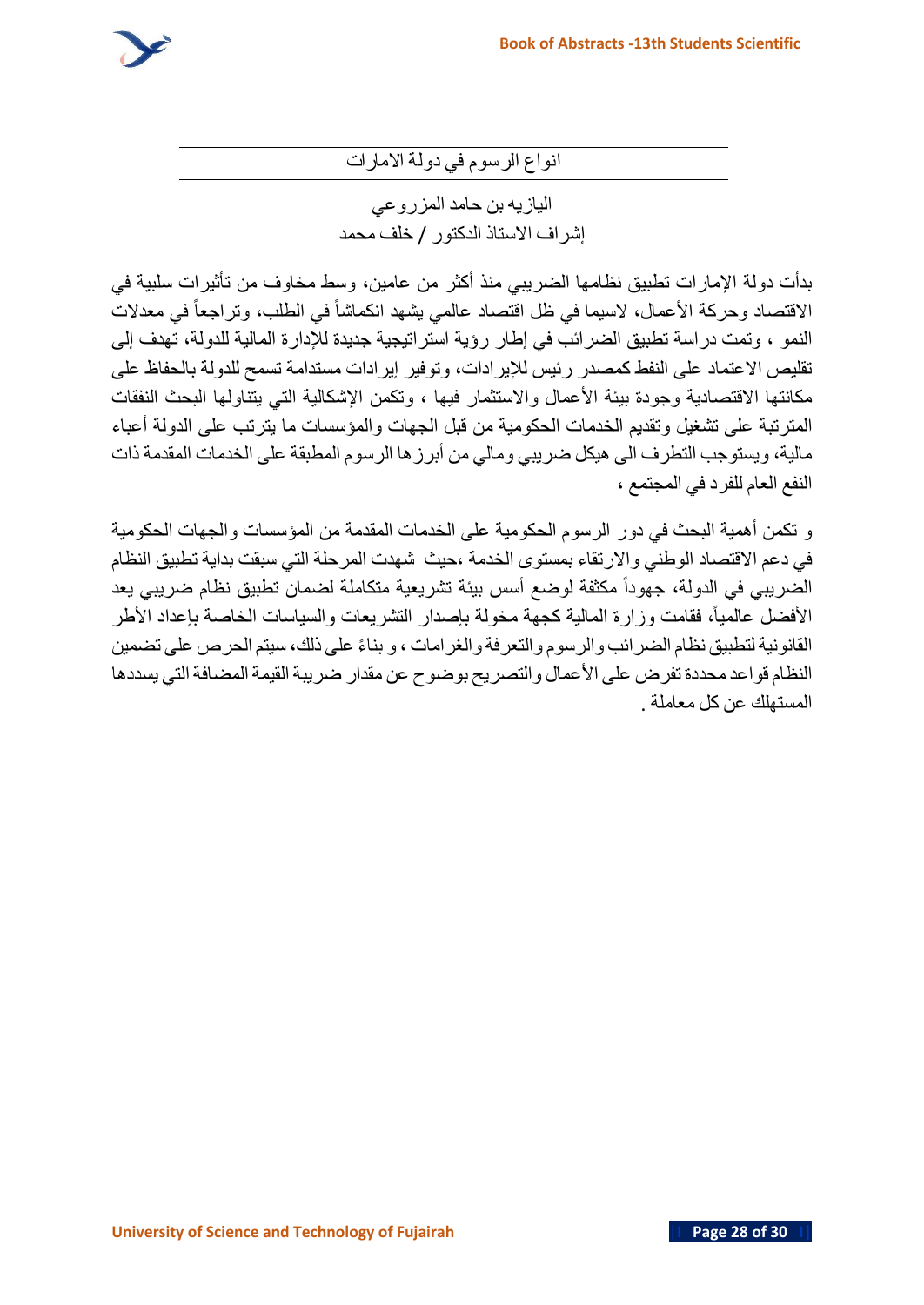

**نحو مدَّونة دولية موحدة ألخالقيات المح َّكمين في التحكيم الدولي** 

**أسماء إبراهيم عزيز إشراف الدكتورة** / **إيناس الخالدي**

**موضوع البحث ينصب على قراءة متأنية ودقيقةلألطر القانونيةالقائمة بشأن األخالقيات في التحكيم الدولي ، وصوال لرسم مالمح مدَّونة دولية ألخالقيات المح َّكمين في التحكيم الدولي فالبحث يهتم بإيجاد األجوبة المناسبة لألسئلة اآلتية**:

- **ما هو مفهوم األخالقيات في التحكيم الدولي؟** ▪ **ما هي االطر القانونية القائمة بشأن األخالقيات في التحكيم الدولي؟**
- **هل هناك ضرورة لوضع مدَّونة دولية ألخالقيات المح َّكمين في التحكيم الدولي؟ المنهجية**:

**اعتمدنا في هذا البحث منهجا تحليليا يقوم باألساس على تحليل األطر القانونية القائمة بشأن األخالقيات في**  التحكيم الدولي ، وصولا لامكانية وضع مدوَّنة دولية لاخلاقيات المحكَّمين في التحكيم الدولي. **االستنتاج**:

**ُّي إرشادات بشأن النهج رغم تطُّور التحكيم الدولي وتنُّوع المصادر والنصوص بشأن األخالقيات، لم ت تَح أ ح َّك اعتماده، كأن ي رشد المح َّكمون المباشرون للتحكيم الدولي إلى تجاهل القواعد األخالقية الذي ينبغي للم مين يتْ لصالح نصوص دولية الموضوعة في الدول التي بعونها الكلمات الرئيسية**: **مدونة**-**اخالقيات** -**محكمين** -**التحكيم الدولي**